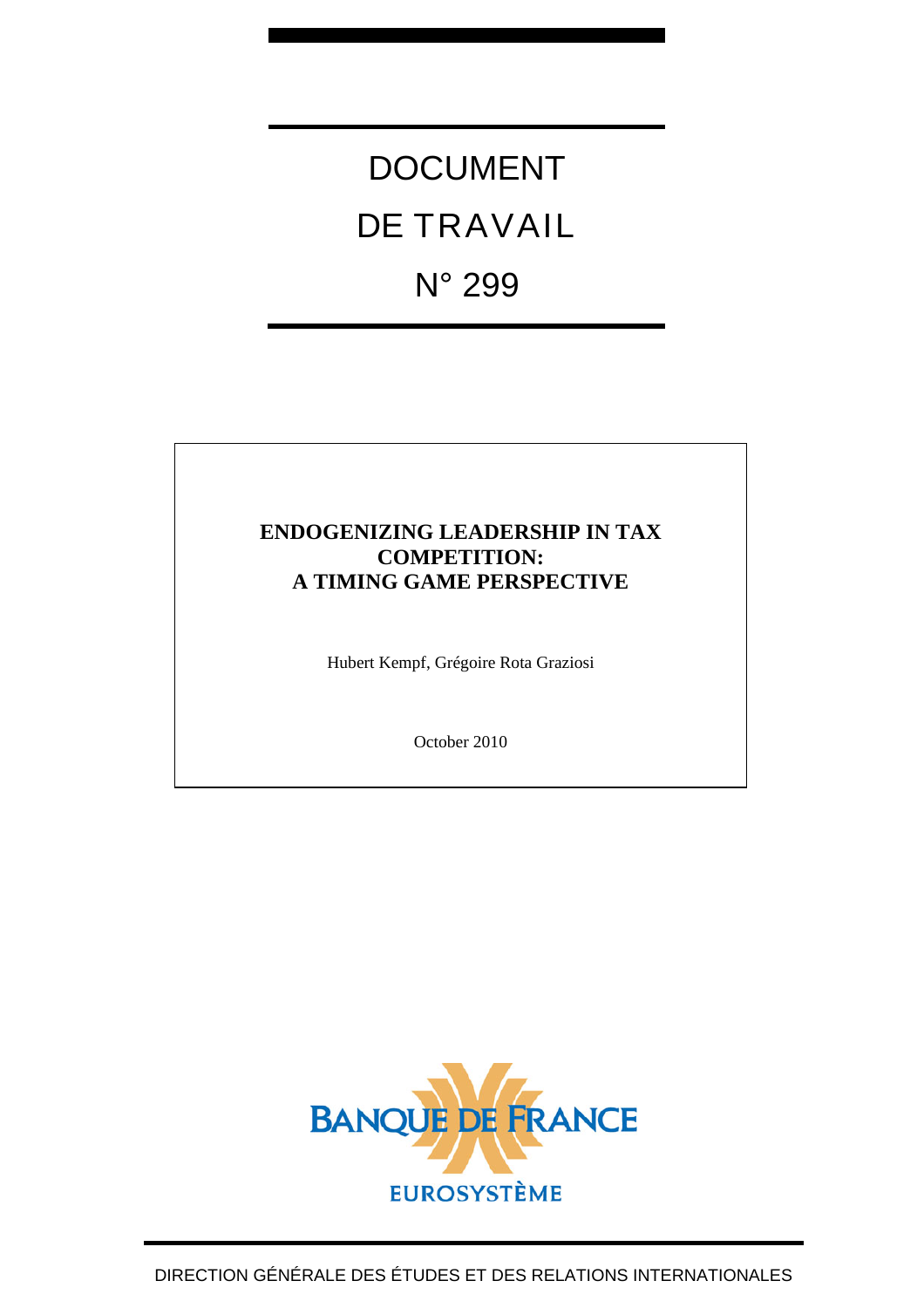# DIRECTION GÉNÉRALE DES ÉTUDES ET DES RELATIONS INTERNATIONALES

## **ENDOGENIZING LEADERSHIP IN TAX COMPETITION: A TIMING GAME PERSPECTIVE**

Hubert Kempf, Grégoire Rota Graziosi

October 2010

Les Documents de travail reflètent les idées personnelles de leurs auteurs et n'expriment pas nécessairement la position de la Banque de France. Ce document est disponible sur le site internet de la Banque de France « [www.banque-france.fr](http://www.banque-france.fr/) ».

Working Papers reflect the opinions of the authors and do not necessarily express the views of the Banque de France. This document is available on the Banque de France Website "[www.banque-france.fr](http://www.banque-france.fr/)".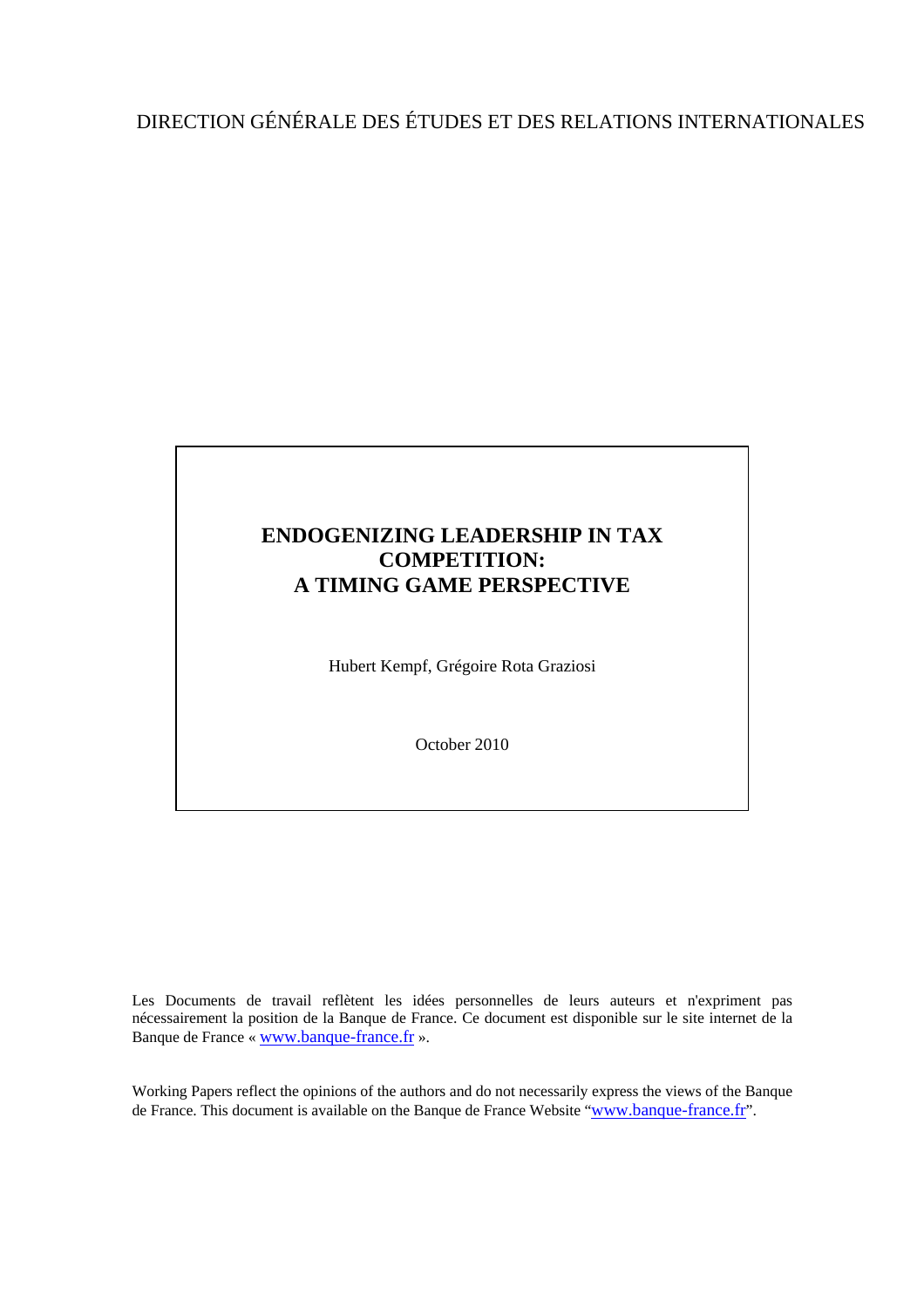# Endogenizing Leadership in Tax Competition: A Timing Game Perspective.<sup>1</sup>

Hubert KEMPF<sup>‡</sup> and Grégoire ROTA GRAZIOSI<sup>‡</sup>

`: Banque de France and Paris School of Economics

‡: CERDI-CNRS, Université d'Auvergne,

1Grégoire Rota-Graziosi thanks the research program "Gouvernance internationale, universalisme et relativisme des règles et institutions" (Université d'Auvergne) for providing financial support for this research. We are very grateful to participants to seminars at University of Clermont-Ferrand (CERDI ), University Paris 10 (EconomiX) and to meetings of the International Atlantic Economic Association (Montreal), Public Choice Society (Las Vegas), and Public Economic Theory (Galway).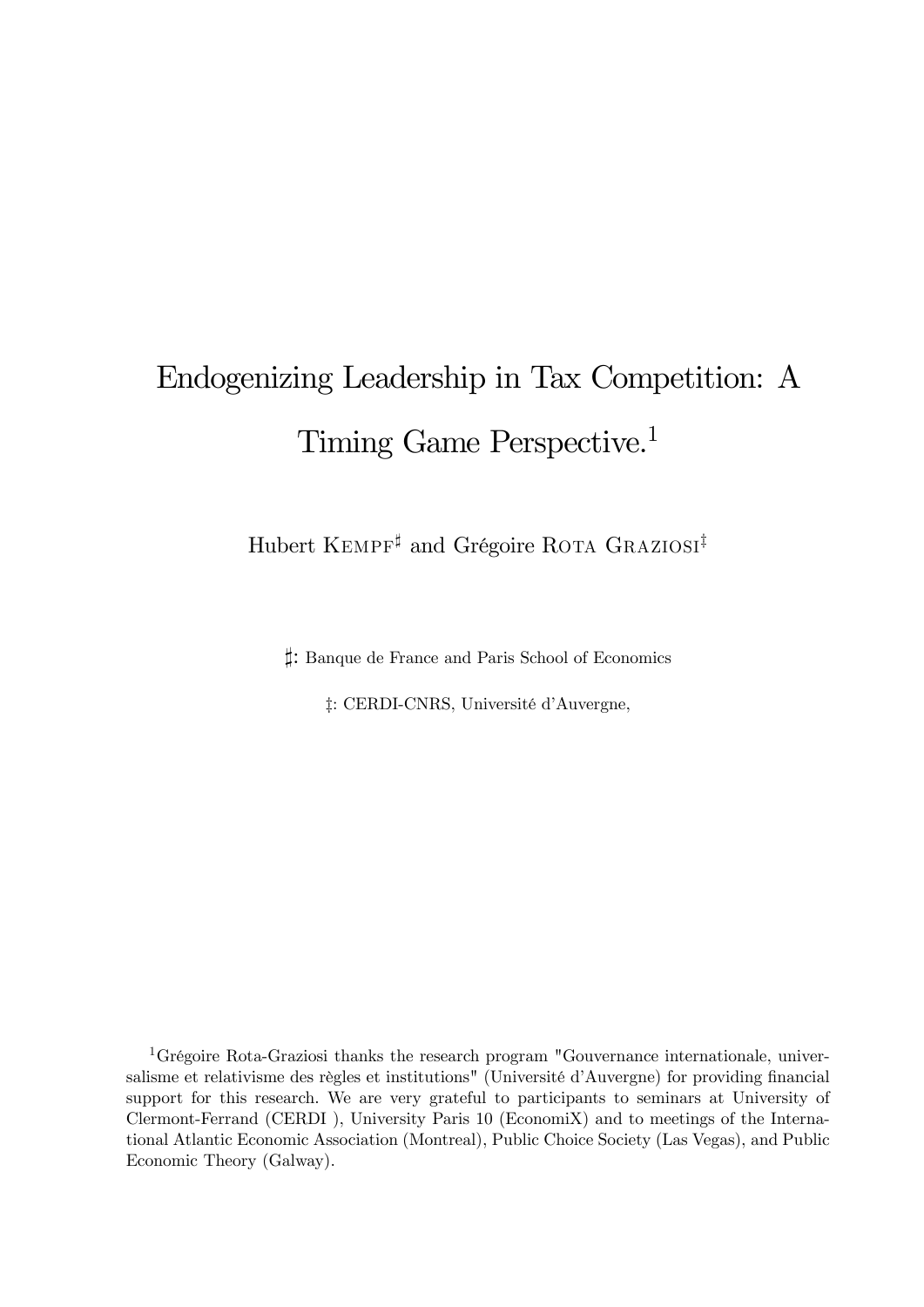#### Résumé

Dans cet article, nous étendons l'approche traditionnelle de la concurrence fiscale horizontale en endogénéisant le moment des décisions faites par les pays en concurrence. Nous montrons que les équilibres parfaits en sous-jeux correspondent aux deux équilibres de Stackelberg, ce qui engendre un problème de coordination. Pour résoudre ce problème, nous considérons une spécification quadratique de la fonction de production, et nous recourrons à deux critères de sélection d'un équilibre : la risque-dominance et la Pareto-dominance. A l'équilibre ainsi sélectionné, la moins productive (la plus petite) juridiction mène et renonce à l'avantage de second-joueur. Nous obtenons ainsi deux autres résultats : (i) la pression à la baisse est moindre qu'on ne le pense généralement ;  $(ii)$  la règle selon laquelle le grand pays fixe un taux plus élevé ne tient pas toujours.

JEL Codes: H30, H87, C72.

Key-words: concurrence fiscale ; équilibre de Stackelberg ; risque-dominance.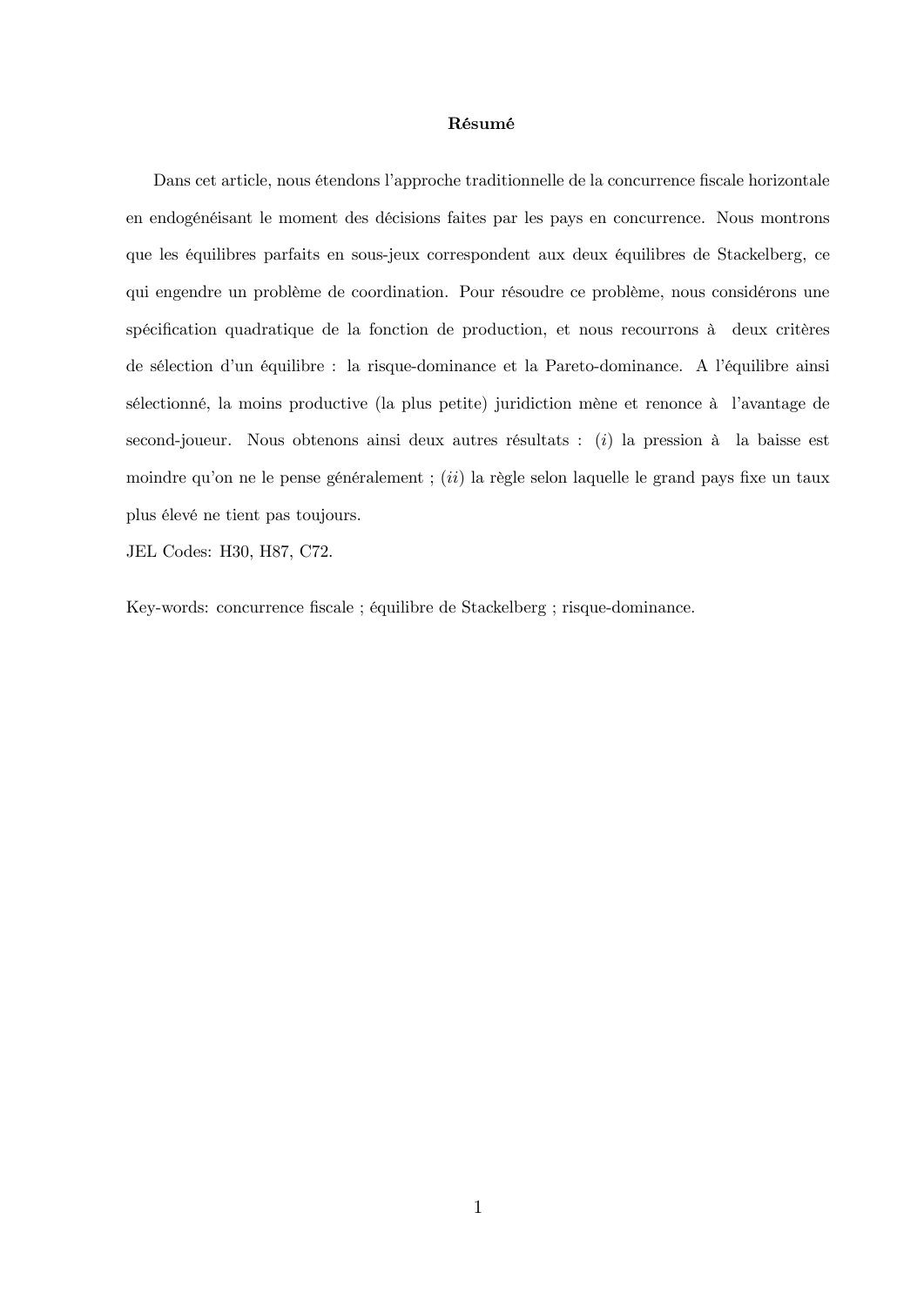#### Abstract

In this paper we extend the standard approach of horizontal tax competition by endogenizing the timing of decisions made by the competing jurisdictions. Following the literature on the endogenous timing in duopoly games, we consider a pre-play stage, where jurisdictions commit themselves to move early or late, i.e. to fix their tax rate at a first or second stage. We highlight that at least one jurisdiction experiments a second-mover advantage. We show that the Subgame Perfect Equilibria (SPEs) correspond to the two Stackelberg situations yielding to a coordination problem. In order to solve this issue, we consider a quadratic specification of the production function, and we use two criteria of selection: Pareto-dominance and risk-dominance. We emphasize that at the safer equilibrium the less productive or smaller jurisdiction leads and hence loses the second-mover advantage. If asymmetry among jurisdictions is sufficient, Paretodominance reinforces risk-dominance in selecting the same SPE. Three results may be deduced from our analysis: (i) the downward pressure on tax rates is less severe than predicted; (ii) the smaller jurisdiction leads; *(iii)* the 'big-country-higher-tax-rate' rule does not always hold. JEL Codes: H30, H87, C72.

Key-words: Endogenous timing; tax competition; first/second-mover advantage; strategic complements; Stackelberg; Risk dominance.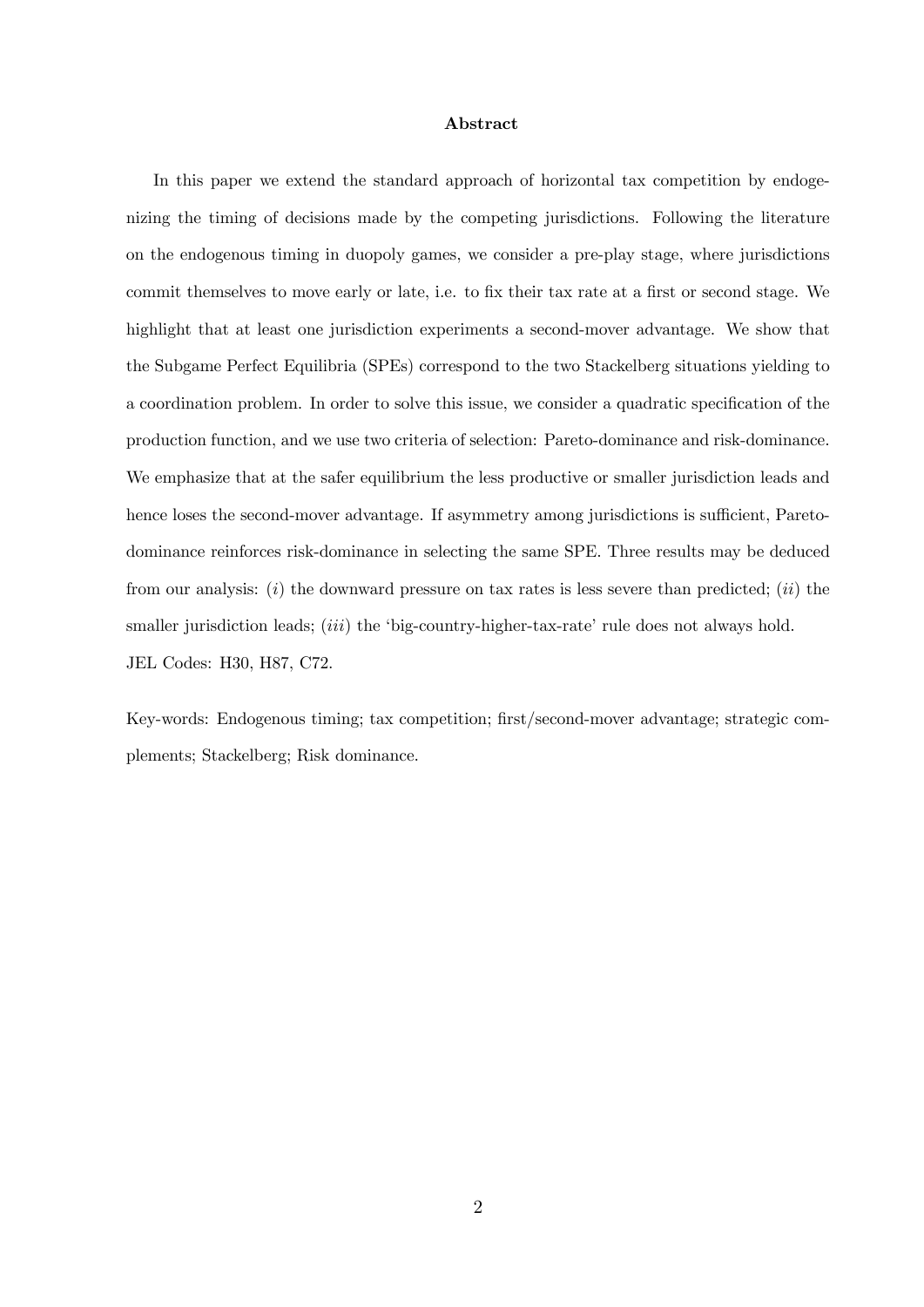## 1 Introduction

Tax competition is often seen as characterized by a downward pressure on tax rates, leading to under-provision of public goods (dubbed "race to the bottom"). This result has been obtained using models that formalize tax competition through a Nash equilibrium with simultaneous moves (see Zodrow and Mieszkowski (1986), Wilson (1986) or Wildasin  $(1988)$ ).<sup>1</sup>

In this paper, we challenge this result by endogenizing the timing of decisions by fiscal authorities. The assumption of simultaneous moves of countries when deciding their tax policy, is largely accepted. But, as remarked by Schelling (1960), the viability of the equilibrium with simultaneous moves is dubious as soon as countries' commitment is considered. An obvious way to commit is to decide before the others. Very few articles in the literature on international tax competition consider the case where tax decisions are sequential:<sup>2</sup> Gordon (1992), Wang (1999) and to a smaller extent Baldwin and Krugman (2004). The first author considers double-taxation conventions between countries. He establishes that capital income taxation can be sustained if the dominant capital exporter country acts as a Stackelberg leader by choosing its tax policy first. Following Kanbur and Keen (1993) who focus on commodity taxation, Wang (1999) assumes that the larger country behaves as a Stackelberg leader. Baldwin and Krugman (2004) highlight the role of economies of agglomeration to explain why tax rates remain higher in the core country than in the periphery, by assuming that the core country moves first. In the empirical literature on tax competition too, few papers deviate from the simultaneous tax competition assumption (see Altshuler and Goodspeed (2002) or Redoano (2007)).

The preceding theoretical works which consider a Stackelberg configuration assume an exogenous timing, each jurisdiction or country having its predetermined role as leader or

<sup>&</sup>lt;sup>1</sup>This approach has been extended in many directions by taking into account the difference among countries in their size or their initial endowments, by studying several tax instruments, by considering Leviathan governments, and so on. See for instance the surveys of Wilson (1999) or Wilson and Wildasin (2004) among the most recents.

<sup>2</sup>Several recent papers on fiscal federalism consider a Stackelberg game where the central government leads. However, the induced vertical tax competition is not encompassed in the definition of tax competition by Wilson and Wildasin (2004). Moreover, the sequence of moves is assumed to be given.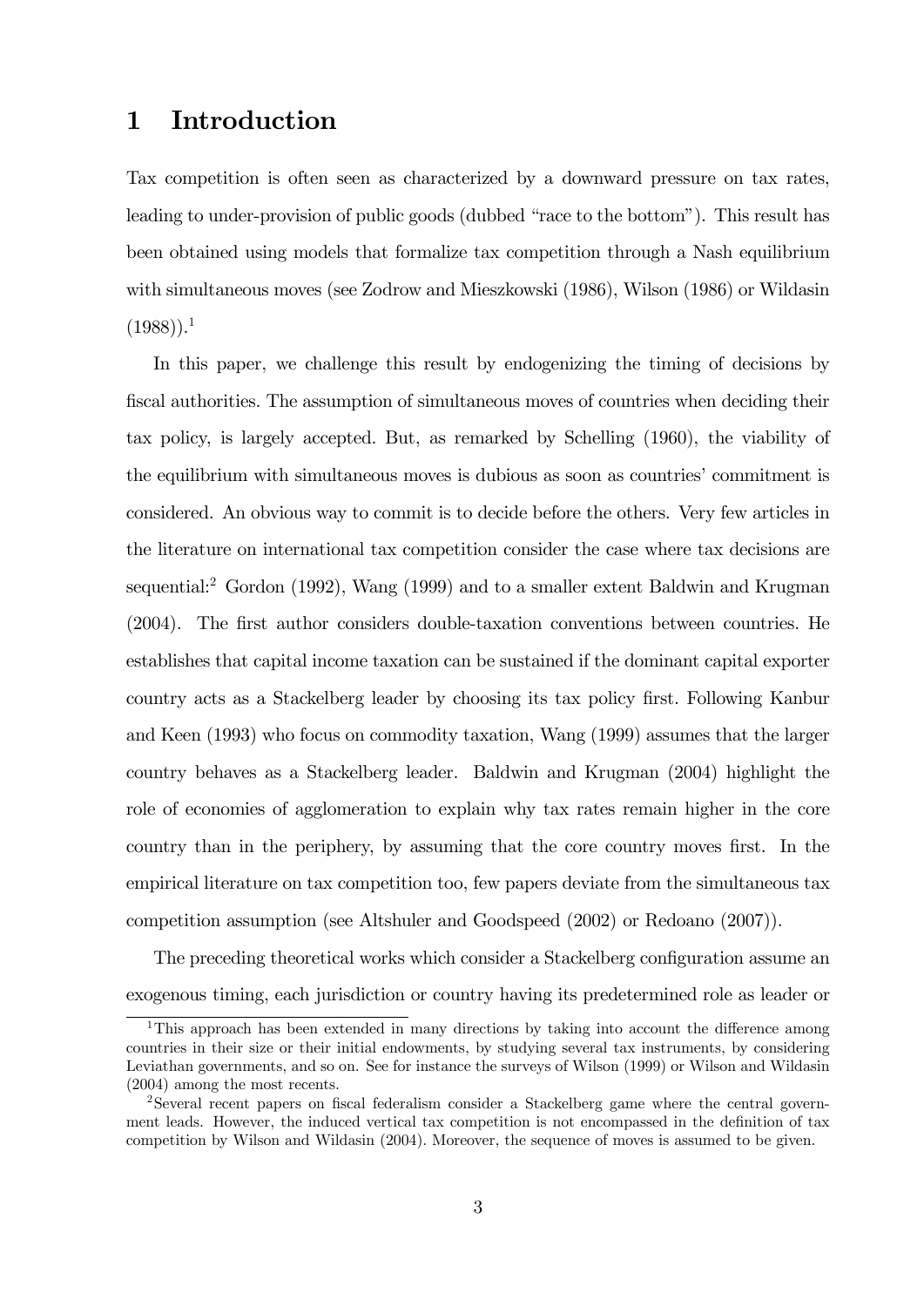follower.<sup>3</sup> Given this background, the aim of this paper is twofold: firstly, going beyond the study of the Stackelberg equilibrium, we analyze the endogenous timing of tax setting and its consequences on the final equilibrium, which becomes a Subgame Perfect Equilibrium (SPE); secondly, since there are several SPEs, we solve the coordination issue that appears by using the notions of Pareto and risk dominance. This allows us to identify the leader respectively at the efficient equilibrium and at the safest one.

Our analysis is grounded on the standard approach to horizontal tax competition proposed by Wildasin (1988), as formalized by Laussel and Le Breton (1998). This model presents the advantage of focusing exclusively on strategic interactions. Moreover, Laussel and Le Breton (1998) rigorously establish the condition of existence and uniqueness of a Nash equilibrium in the canonical tax competition game.4 Following the literature on endogenous timing in duopoly games initiated by d'Aspremont and Gerard-Varet (1980) and Gal-Or (1985), we consider the two-period action commitment game proposed by Hamilton and Slutsky (1990): each country has to move in one of two periods; if one player chooses to move early, *i.e.* to fix its tax rate at the first period, while the other moves late, the latter behaves as a Stackelberg follower, the former as a leader; otherwise, choices of tax rates are simultaneous, and countries play the standard tax competition game. This kind of game, which has been called "leadership game" or "commitment game" has been mainly developped in Industrial Organization.5 Our approach is close to van Damme and Hurkens (2004) and Amir and Stepanova (2006), who develop models

 ${}^{3}$ For instance, Wang (1999) writes (p. 974):

<sup>&</sup>quot;It is natural and conceivable that, in a real-world situation of tax-setting, the large region moves first and the small region moves second."

<sup>&</sup>lt;sup>4</sup>The issue of equilibrium existence, a fortiori uniqueness, is seldom tackled in the tax competition literature. Bucovetsky (1991), Wildasin (1991) or Wilson (1991) specify their respective model so as to have simple (generally linear) best reply curves. More recently, except Laussel and Le Breton (1998), we can mention the works of Bayindir-Upmann and Ziad (2005), Rothstein (2007) or Petchey and Shapiro (2009): Bayindir-Upmann and Ziad (2005) use the concept of a second order locally consistent equilibrium, which is less general than the Nash equilibrium; Rothstein (2007) considers ad valorem taxes instead of unit taxes; Petchey and Shapiro (2009) develop a dual approach, where countries minimize their policies' costs.

<sup>&</sup>lt;sup>5</sup>This framework is also used in the international trade literature (Syropoulos  $(1994)$ , Raimondos-Møller and Woodland (2000)) and in public economics (Kempf and Rota-Graziosi (2010), where we propose a taxonomy of international interactions depending on the sign of the spillovers and the nature of interactions).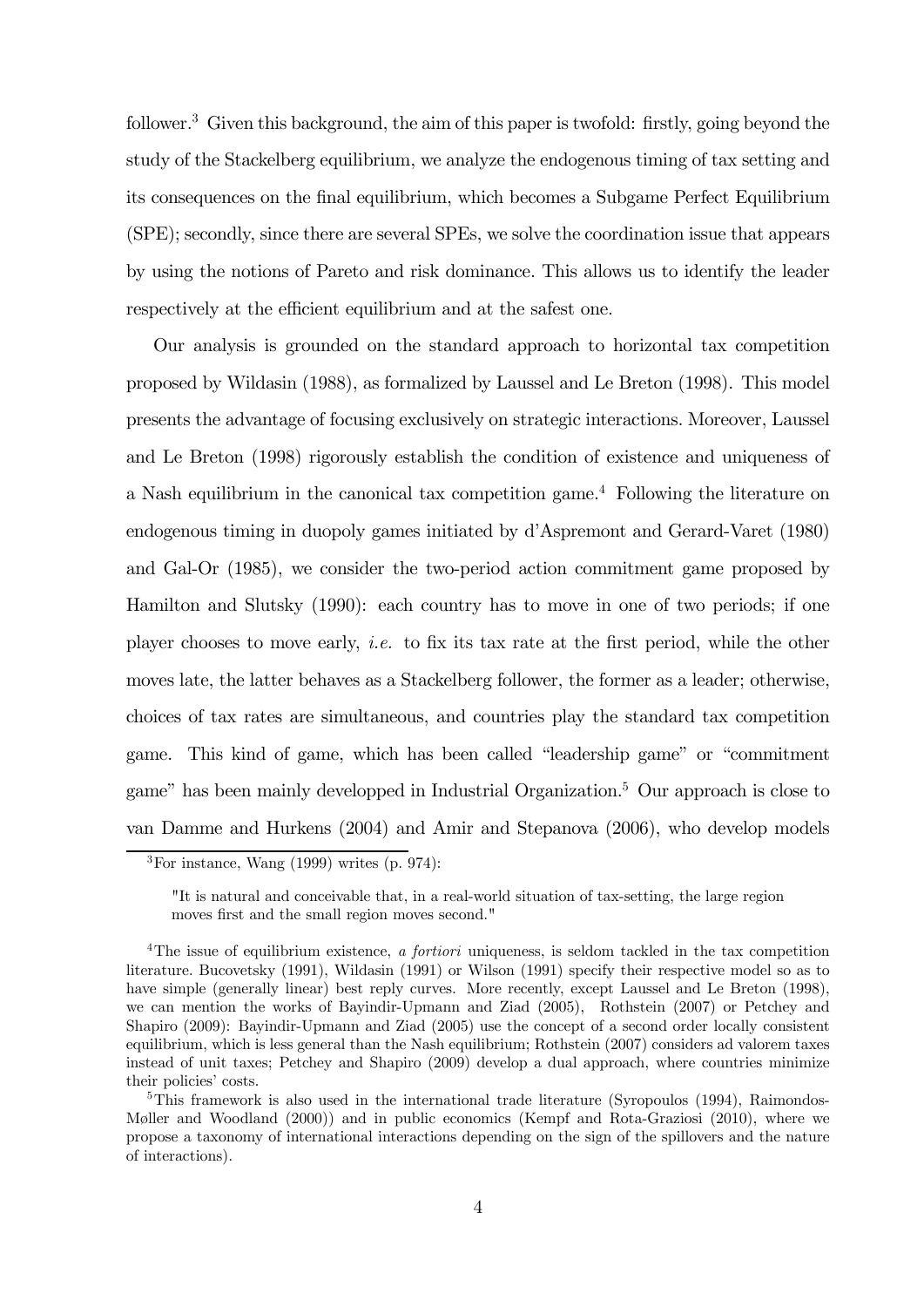of endogenous moves in Bertrand duopoly game where firms' strategies, i.e. prices, are complements.

We consider three "basic games" depending on the sequence of moves: one static and two Stackelberg games. In these games inspired from Wildasin (1988) and Laussel and Le Breton  $(1998)$ , tax rates are strategic complements.<sup>6</sup> This property has been widely documented in empirical works on countries' reaction functions (see Devereux, Lockwood, and Redoano (2008) for instance). Morever, besides its realism, this property involves the supermodularity of the standard tax competition game, which insures the existence of equilibria. We rank the equilibrium tax rates obtained for the three basic games, and show that the standard tax competition equilibrium (simultaneous moves) leads to the lowest rates. We highlight a second-mover advantage for at least one of the two countries, which is consistent with the strategic complementarity of the tax rates. We turn into the timing game proposed by Hamilton and Slutsky (1990). The Subgame Perfect Equilibria (SPEs) correspond to the two Stackelberg situations. These equilibrium tax rates are unambiguously superior to these determined in the simultaneous Nash game. The downward pressure on tax rates is less strong than predicted in the standard tax competition analysis.

Since we obtain two SPEs, a new issue appears which concerns the coordination among equilibria: which country chooses to move first? To answer, we determine the conditions under which Pareto (or payoff) dominance of one SPE is garanteed. However, this criterion fails to apply for all possible situations. It requires sufficient asymmetry among countries. Beyond the Pareto criterion, we consider the notion of risk-dominance as defined by Harsanyi and Selten (1988) to establish which equilibrium is the more secure.<sup>7</sup> Both the Pareto- and risk-dominance criteria support the view that the smaller (less productive) country leads the tax competition, thus losing the "second-mover advantage". In other words, leading the competition does not translate into a "small country" advantage (see

 $6Bulow$ , Geanakoplos, and Klemperer (1985) coined the terms "strategic substitutes" and "strategic complements" to define the cases of downward- and upward-sloping reaction functions, respectively.

<sup>&</sup>lt;sup>7</sup>We consider quadratic production functions usually used in the literature, because the use of the risk-dominance criterion requires the specification of the payoff functions.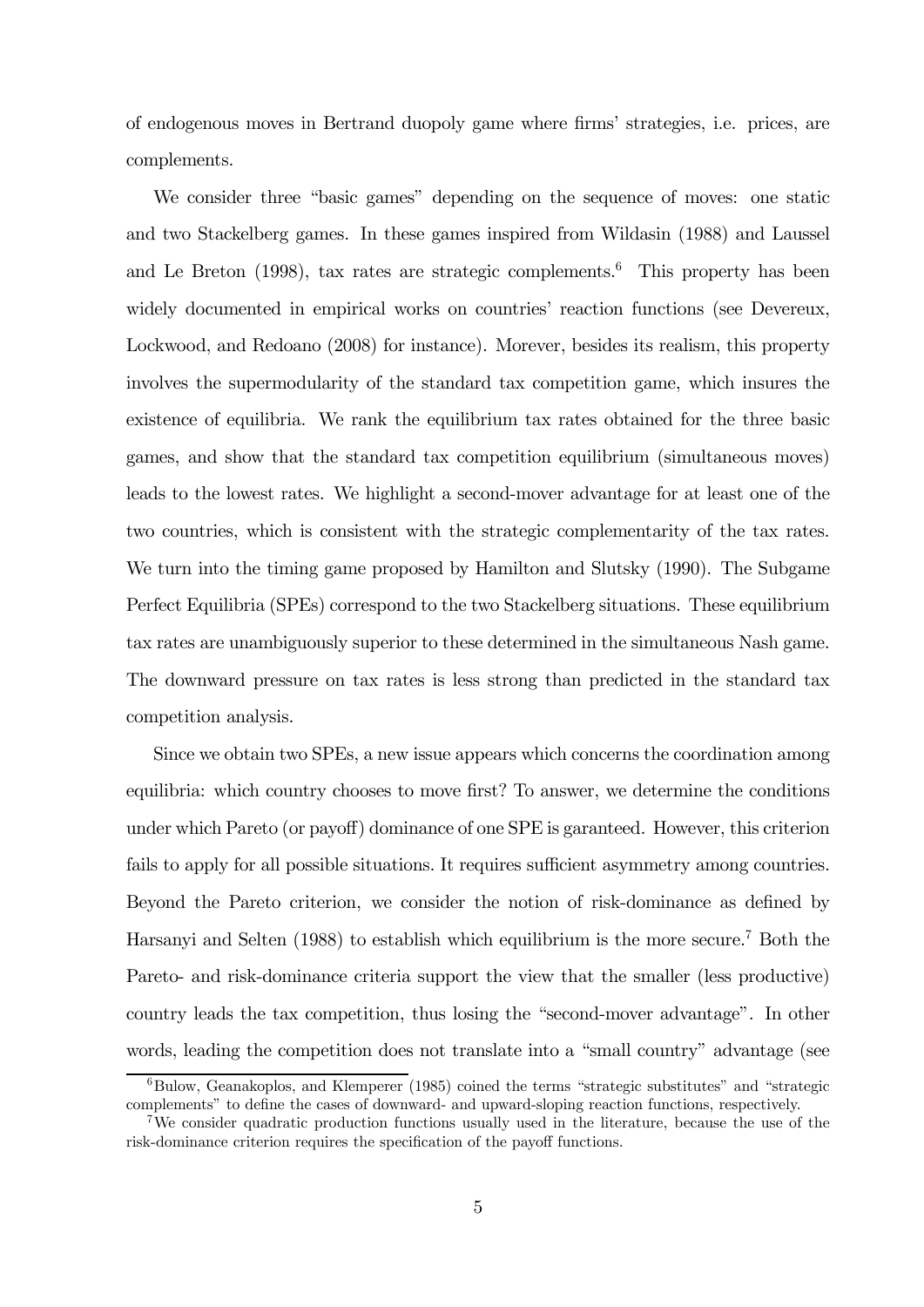Wellisch (2000)). Indeed, we establish that the "big-country-higher-tax-rate" rule does not always hold, that is the smaller country may fix an higher tax rate. Our findings are direct implications of the existing strategic complementarity in the tax competition race.

The rest of the paper is organized as follows: section 2 presents the basic framework and the three simple games depending on the simultaneity or sequentiality of country's moves; in section 3, we determine the SPEs by ranking the tax rates in the different games, highlighting a second-mover advantage in the extended game, and solving this; in section 4, we consider the coordination issue among the two possible SPEs, and we use the Pareto-dominance and risk-dominance criteria to go beyond this issue; section 5 concludes.

## 2 Basic Framework

We consider a two-country economy where capital is mobile and the two fiscal authorities set capital taxes. The model is similar to the one proposed by Laussel and Le Breton (1998) as these authors provide a rigorous analysis of the existence and the uniqueness of a Nash equilibrium in a tax competition game inspired from Wildasin (1988). Our main results (Propositions 1 and 2) are based on the strategic complementarity of tax strategies, or in other terms on the supermodularity of the tax competition game.

#### 2.1 The model

The two jurisdictions, or countries, are denoted by  $A$  and  $B$ . A single homogeneous private good is produced locally. This good can either be consumed or used as an input into the provision of the local public good. The production function used in Country  $i$ , denoted by  $\widetilde{F}_i(K_i, L_i)$ , where  $K_i$  is the amount of mobile production factor (capital) and  $L_i$  the amount of fixed production factor (labor or land), is supposed to be homogenous of degree 1. Assuming an equal endowment in the fixed factor for each country normalized to 1:  $L_A = L_B = 1$ , the production function of private goods in Country *i* can be rewritten as  $F_i(K_i)$ . Following Laussel and Le Breton (1998), we assume the following properties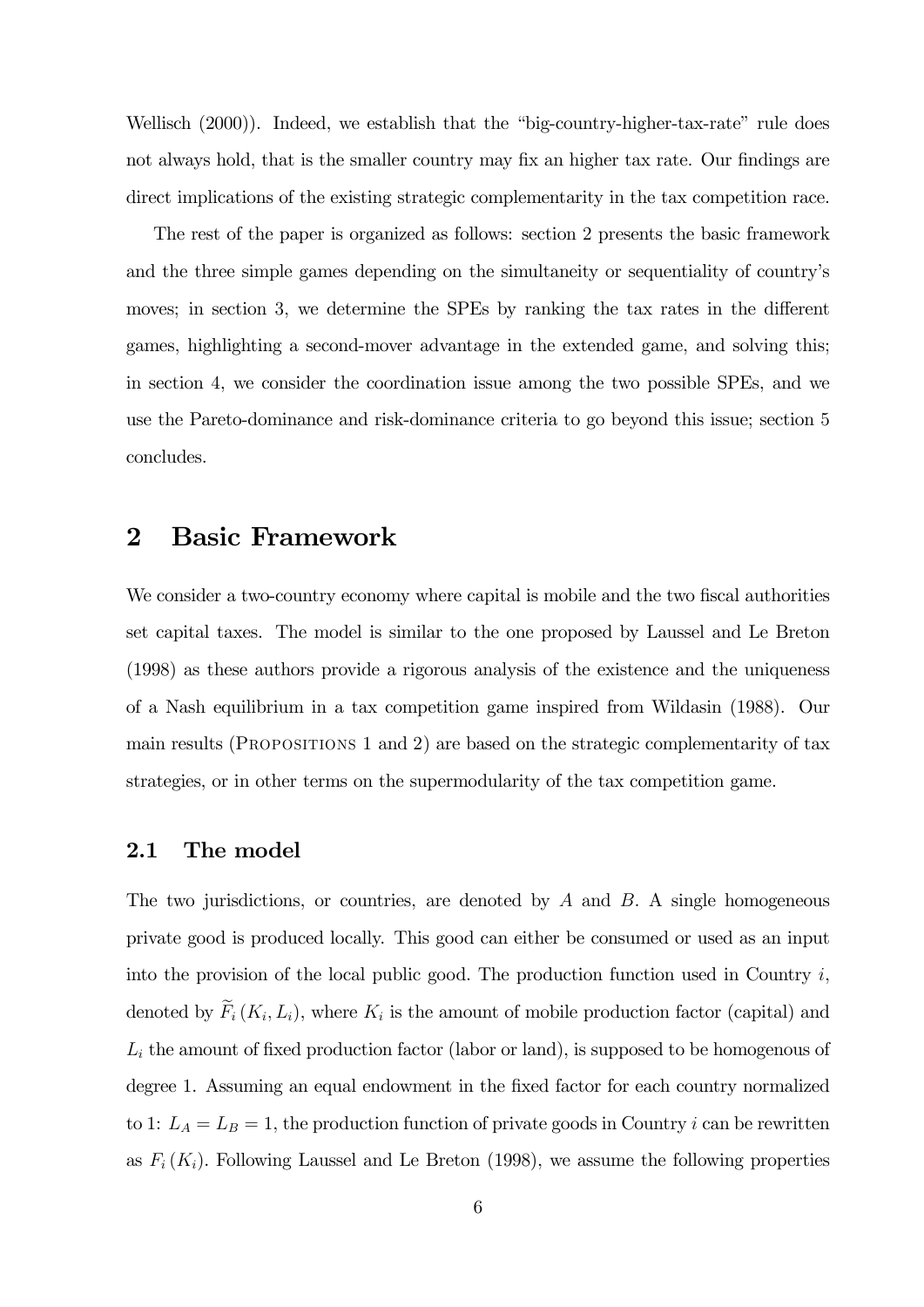on the function  $F_i(K_i)$ :

$$
F'_{i}(K_{i}) > 0 > F''_{i}(K_{i}),
$$
  
\n
$$
F''_{i}(0) > -\infty,
$$
  
\n
$$
F'''_{i}(.) \geq 0.
$$
 (1)

These assumptions ensure the existence of a Nash equilibrium.

In contrast to Laussel and Le Breton (1998) who restrict themselves to the symmetric case, we introduce some asymmetry among countries by considering different production functions  $(F_A(.) \neq F_B(.)$ . Several other formalizations of asymmetry are available in the literature: Bucovetsky (1991) assumes that countries differ by their size; Peralta and van Ypersele (2005) consider different individual capital endowments. However, the choice of the nature of asymmetry would not affect our results, which are based on the property of strategic complementarity of tax rates. In section 4, we establish a parallel between the less productive country and the smaller country on the ground of the arguments of capital elasticity or ex ante lowly endowed country.

Each country finances its public expenditure by means of a per unit tax on capital at rate  $t_i$  and a per unit tax on labor or land (a fixed production factor) at rate  $\tau_i$ . The availability of a non-distorting tax  $(\tau_i)$  on an immobile factor which is supplied inelastically, allows countries to optimally provide the public good  $(q_i)$ . We do not consider the underprovision issue of the public good in order to focus exclusively on the nature of competition and its impact on tax rates. The representative wage earner in Country i may be described by the following utility function:  $U_i(x_i, g_i) = x_i + g_i$ , where  $x_i$  denotes his consumption of private goods and corresponds to his net income.<sup>8</sup> As Laussel and Le Breton (1998) we assume that this net income derives from the fixed factor only. Thus, we have:  $x_i = w_i - \tau_i$ , where  $w_i$  denotes the earned wage, equal to the marginal productivity of labor. The government budget is balanced:  $g_i = \tau_i + t_i K_i$ . We define the

<sup>8</sup>Given the linearity and separability properties of the utility function, the public good plays no role in the various optimization problems and is therefore left out of the analysis.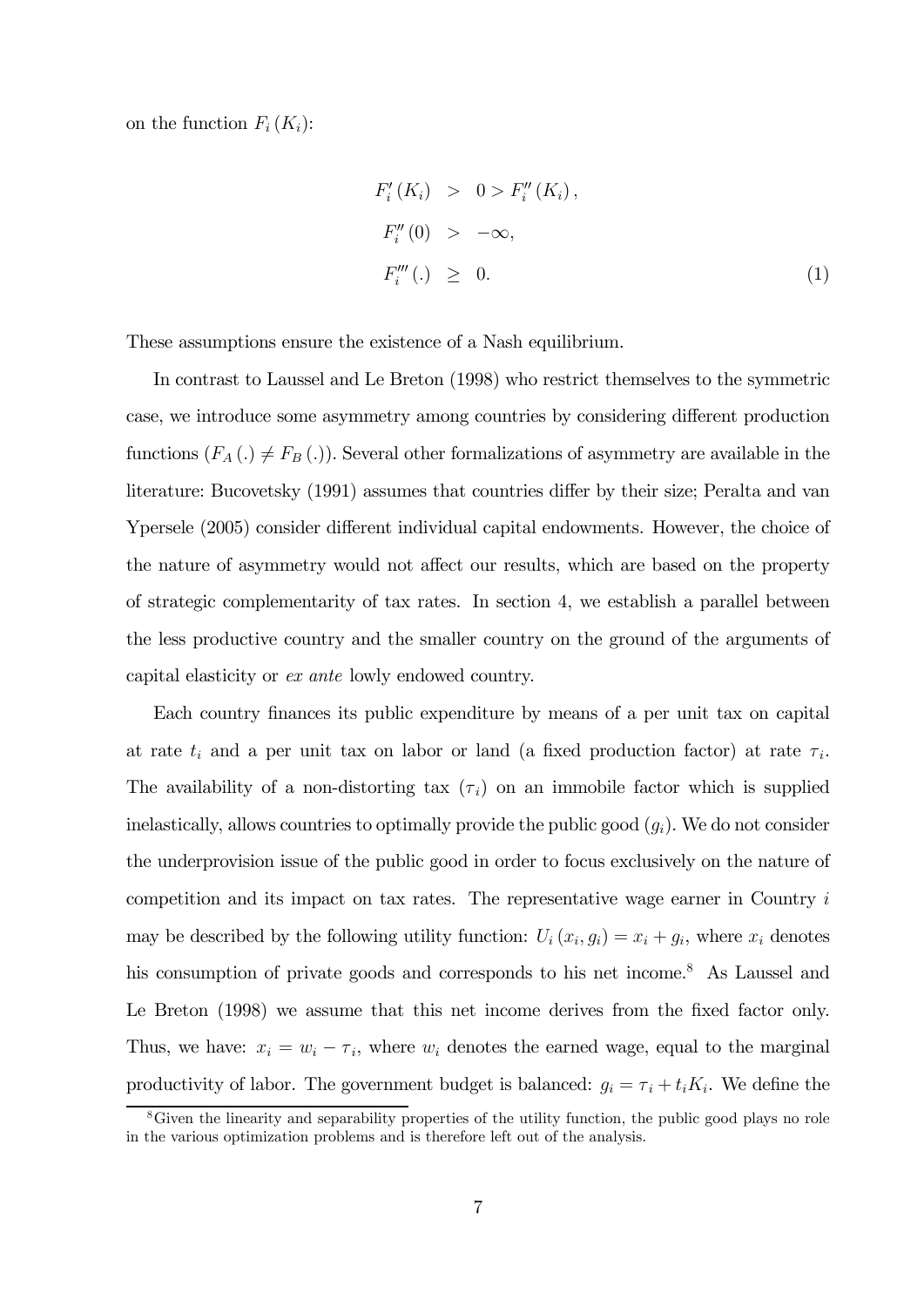welfare function of Country i as the sum  $W_i$  of the fixed factor income and the capital tax income:<sup>9</sup>

$$
W_i(t_i, t_j) = F_i(K_i) - K_i F'_i(K_i) + t_i K_i.
$$
 (2)

The capital is perfectly mobile between the jurisdictions and we assume an initial level of total capital equal to  $\overline{K}$ . The market clearing conditions involve:

$$
\begin{cases}\nF'_A(K_A) - t_A = F'_B(K_B) - t_B \\
K_A + K_B = \overline{K}\n\end{cases}
$$
\n(3)

In order to turn down the "pathological" case, where there is a continuum of Nash equilibria satisfying  $F_i'(K_i) - t_i = 0$ , we assume that  $F_i(.)$  and K are such that the following inequality holds:10

$$
\forall i = A, B, \quad \forall K_i \in [0, \overline{K}], \quad F'_i(K_i) - t_i > 0.
$$
 (4)

This second condition means that the net capital return is strictly positive. Combined with condition (1), it guarantees the uniqueness of the studied Nash equilibrium.

From (3), it is immediate to get that:

$$
\frac{\partial K_i}{\partial t_i} = \frac{1}{F_A''(K_A) + F_B''(K_B)} = \frac{\partial K_j}{\partial t_j} = -\frac{\partial K_i}{\partial t_j} < 0. \tag{5}
$$

The stock of capital in Country i is decreasing in its tax rate  $(t_i)$  and increasing in the

<sup>&</sup>lt;sup>9</sup>This assumption which is also advanced by Hindriks, Peralta, and Weber (2008) is restrictive, since it means that the capital owners are absent in the objective function of the government. However, Laussel and Le Breton (1998) provide two possible interpretations of a such restriction, which are consistent with Wildasin (1988): it can be justified as a partial equilibrium, or it corresponds to a political economy view, focusing on the median voter. This second view is supposed to reflect the high concentration of countries' capital distribution.

 $10$ We thus restrict the equilibrium to be an interior solution. The case of capital net return equal to zero is studied by Laussel and Le Breton (1998), p.292 sq.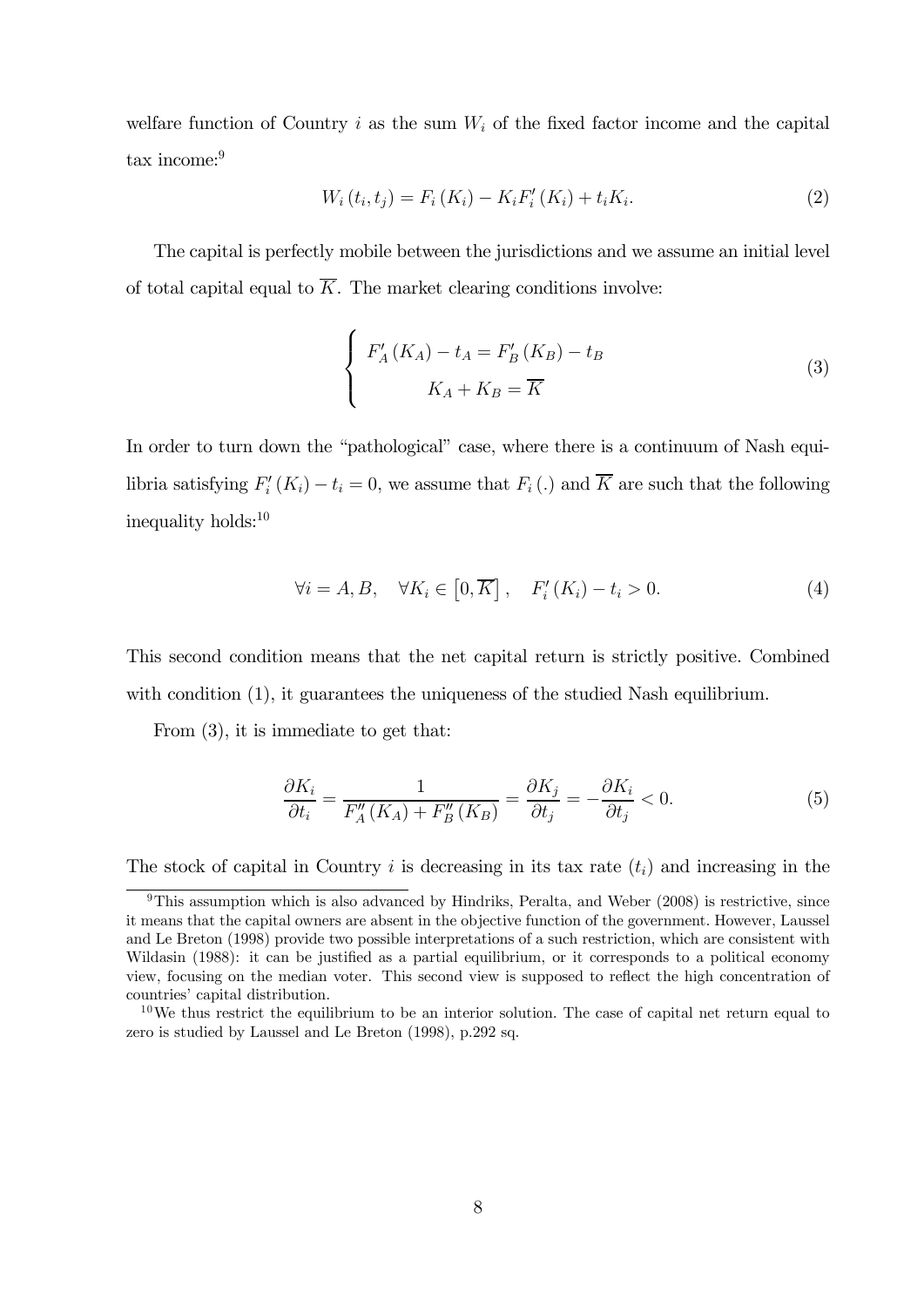tax rate of the other country  $(t_{j\neq i})$ .<sup>11</sup> Notice that tax externalities are always positive as:

$$
\frac{\partial W_i(t_i, t_j)}{\partial t_j} = -K_i F_i''(K_i) \frac{\partial K_i}{\partial t_j} + t_i \frac{\partial K_i}{\partial t_j} > 0.
$$
\n(6)

Further, we can prove the following

Lemma 1 Under assumption (1), tax rates are strategic complements.

#### **Proof.** See Appendix A.1.  $\blacksquare$

The explanation is simple: when government  $j$  increases its rate, it alleviates the competitive pressure on governement i as this decision reduces the incentive of capital to migrate from  $i$  to  $j$ . Therefore the marginal utility derived from an increase of the tax rate set by governement *i* is increasing since it generates more revenues and finances more additional public good. In other words, the second-order cross-derivatives of  $W_i(t_i, t_j)$ are positive when  $t_i$  is set optimally.

The strategic complementarity property of tax setting functions is crucial for our analysis. Several recent works focusing on the estimation of the fiscal reaction functions in an international or federal context support the view that fiscal interactions exist and highlight positive slope reaction functions among countries or jurisdictions (see for instance Revelli (2005), Devereux, Lockwood, and Redoano (2008)).

In the following subsections, we will study three different games, depending on the sequence of the countries' tax-setting. We denote  $G<sup>N</sup>$  the game where both countries choose simultaneously their tax rate;  $G^A$  the game where Country A leads and Country B follows; and  $G^B$  the game where Country B leads.

# 2.2 Simultaneous game  $(G^N)$

At the simultaneous non-cooperative equilibrium each country chooses its own tax rate without taking into account the externalities on the other country. We denote by  $(t_A^N, t_B^N)$ the Nash equilibrium of this game. This pair must satisfy the following set of definitions:

<sup>&</sup>lt;sup>11</sup>Since  $F''_i(0)$  is a finite number, this rules out the case  $\frac{\partial K_i}{\partial t_i} = 0$ .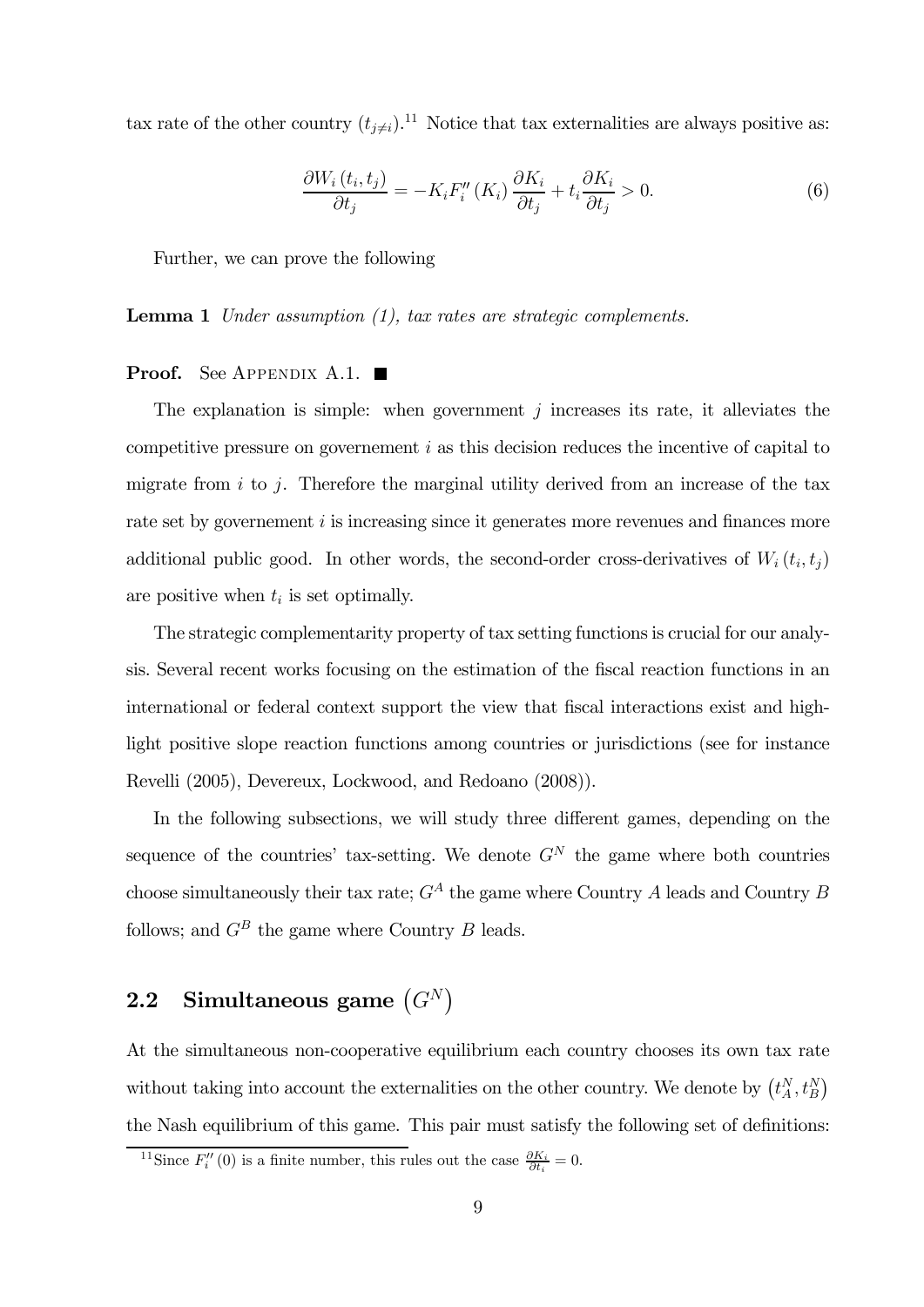$$
\left\{ \begin{array}{ll} t_{A}^{N}\equiv\mathop{\arg\max}_{t_{A}\in[0,1]}W_{A}\left(t_{A},t_{B}\right), & t_{B} \text{ given} \\ t_{B}^{N}\equiv\mathop{\arg\max}_{t_{B}\in[0,1]}W_{B}\left(t_{A},t_{B}\right), & t_{A} \text{ given}. \end{array} \right.
$$

Let us define the function  $\Phi_i(t_i, t_j)$  by:

$$
\Phi_i(t_i, t_j) = t_i + K_i F''_j(K_j), \quad j \neq i. \tag{7}
$$

As shown in APPENDIX A.1, the first-order conditions (FOCs) obtain:

$$
\left\{ \begin{array}{l} \Phi_A\left(t_A^N, t_B^N\right)\frac{\partial K_A}{\partial t_A}=0\\ \Phi_B\left(t_B^N, t_A^N\right)\frac{\partial K_B}{\partial t_B}=0 \end{array} \right.
$$

or equivalently, since  $\frac{\partial K_A}{\partial t_A} \neq 0$  from  $(5)$ ,<sup>12</sup>

$$
\begin{cases}\n\Phi_A(t_A^N, t_B^N) = 0\\ \n\Phi_B(t_B^N, t_A^N) = 0.\n\end{cases}
$$
\n(8)

Under assumption (1), Laussel and Le Breton (1998) establish the existence of the Nash equilibrium. Condition (4) involves the uniqueness of this equilibrium by ruling out the "pathological" case. In APPENDIX A.1, we show that  $\frac{dt_j}{dt_i} < 1$ , which means here that the best-reply correspondences are contractions. This is another way to guarantee the existence and the uniqueness of a Nash equilibrium (see Vives (1999), p. 47).

# **2.3** Stackelberg games  $G^A$  and  $G^B$

There are two Stackelberg games depending on the identity of the leader. In the game  $G^i$ , we assume that Country  $i$  "leads", that is fixes first its tax rate, and Country  $j$  chooses

$$
\frac{\partial^2 W_i(t_i, t_j)}{\partial t_i^2} = \frac{\partial \Phi_i(t_i, t_j)}{\partial t_i} \frac{\partial K_i}{\partial t_i} + \Phi_i(t_i, t_j) \frac{\partial^2 K_i}{\partial t_i^2} < 0,
$$

since  $\frac{\partial \Phi_i(t_i,t_j)}{\partial t_i} > 0$  and  $\Phi_i\left(t_i^N,t_j^N\right) = 0$ .

<sup>&</sup>lt;sup>12</sup>The second-order conditions (SOCs) are satisfied at  $(t_A^N, t_B^N)$ :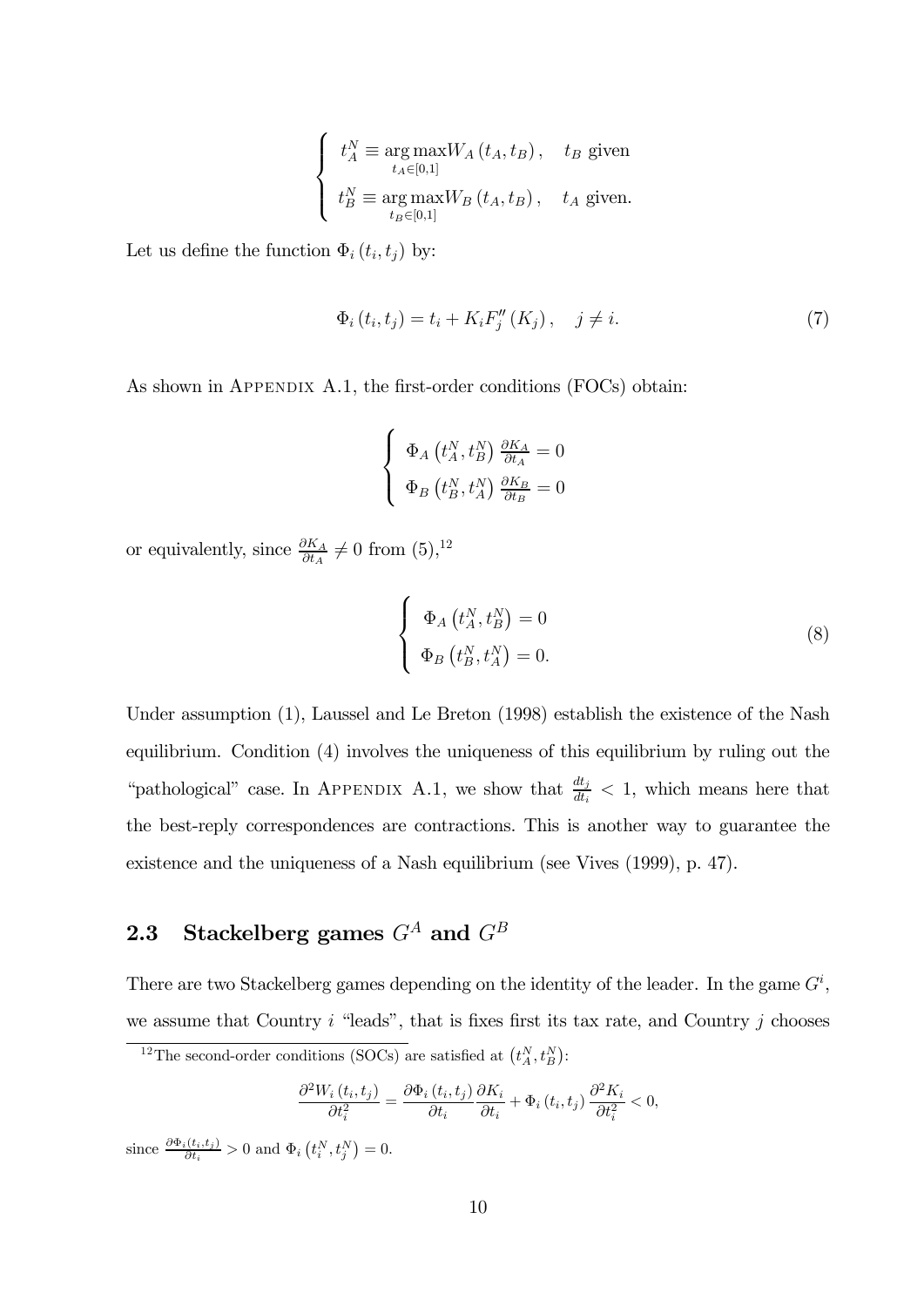its own level  $t_j$ .

Applying backward induction, we first consider the maximization program of Country  $j$  when it acts as the follower. It is given by:

$$
t_j^F(t_i) \equiv \arg\max_{t_j \in [0,1]} W_j(t_j, t_i)
$$

The FOC of the follower obtains

$$
\Phi_j\left(t_j^F\left(t_i\right),t_i\right) = 0\tag{9}
$$

We turn into Country i's maximization program, when it acts as the leader. It is given by:

$$
t_i^L \equiv \arg \max_{t_i \in [0,1]} W_i \left( t_i, t_j^F \left( t_i \right) \right)
$$

The corresponding FOC obtains

$$
\Phi_{i}\left(t_{i}^{L}, t_{j}^{F}\left(t_{i}^{L}\right)\right) + \left(K_{i}F_{i}''\left(K_{i}\right) - t_{i}^{L}\right)\frac{dt_{j}^{F}}{dt_{i}} = 0.
$$
\n(10)

From the strategic complementarity of tax rates, we deduce that the second term of equation (10) is negative. The first term is positive. This property will allow us to rank the equilibrium tax rates in the next subsection.

### 2.4 Comparison of the equilibrium tax rates

We show that these equilibria generate different solutions and the tax rates obtained in a game with leadership are higher than the rates obtained in the Nash game, when the two authorities play simultaneously. This comes from the fact that tax rates are strategic complements: an increase in the rate fixed by the other government leads a government to increase its own rate.

Given the property of strategic complementarity, we are able to rank the equilibrium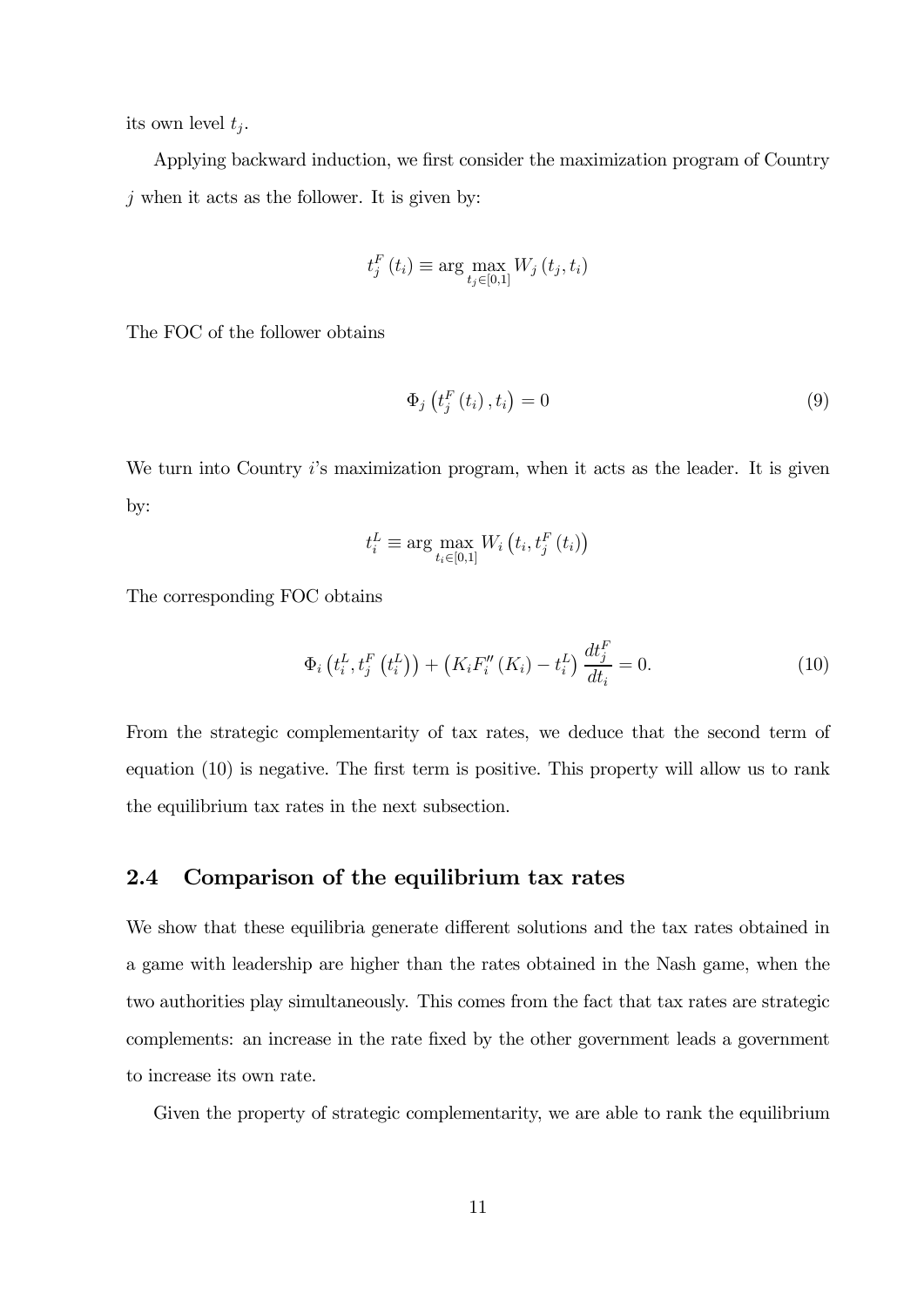tax rates.13

Lemma 2 For non identical countries. Nash tax rates are always lower than the tax rates obtained in a sequential game. Moreover, there are three possible rankings of the levels of tax rates:

$$
\left\{ \begin{array}{l} t_{A}^{N}
$$

In the case of identical countries, the following ranking obtains:

$$
t^{N}
$$

#### **Proof.** See APPENDIX A.2.

Consistent with the strategic complementarity property and the existence of positive externalities, tax rates in any Stackelberg equilibrium are higher than the rates obtained at the Nash equilibrium. When the leader, say A, increases its tax rate relative to the Nash equilibrium value, it induces the follower, B, to increase its own tax rate because of the strategic complementarity property. In turn, this increases the leader's payoff because of the positive externality induced by tax decision, and captured by the sign of  $\partial W_i(t_i, t_j) / \partial t_j$  (> 0). Hence we get  $t_A^L > t_A^N$  and  $t_B^F > t_B^N$ . In other words, the presence of a leader in the tax competition race mitigates the "downward pressure" feature obtained in the Nash equilibrium.14

If the two countries are identical (same production function), the ranking implies that that the leader taxes more than the follower, as it is more able to resist the downward pressure on tax rates. If the two countries are sufficiently similar (close productivity schedules), they adopt similar behaviors if leading. By a continuity argument, the same ranking applies and we get  $t_A^N < t_A^F < t_A^L$  and  $t_B^N < t_B^F < t_B^L$ .

<sup>&</sup>lt;sup>13</sup>For the rest of the paper, we will use the following notation:  $t_i^F \equiv t_i^F(t_j^L)$ .

<sup>&</sup>lt;sup>14</sup>See Graph 1 in Appendix B.1 for an illustration in the case of quadratic production functions.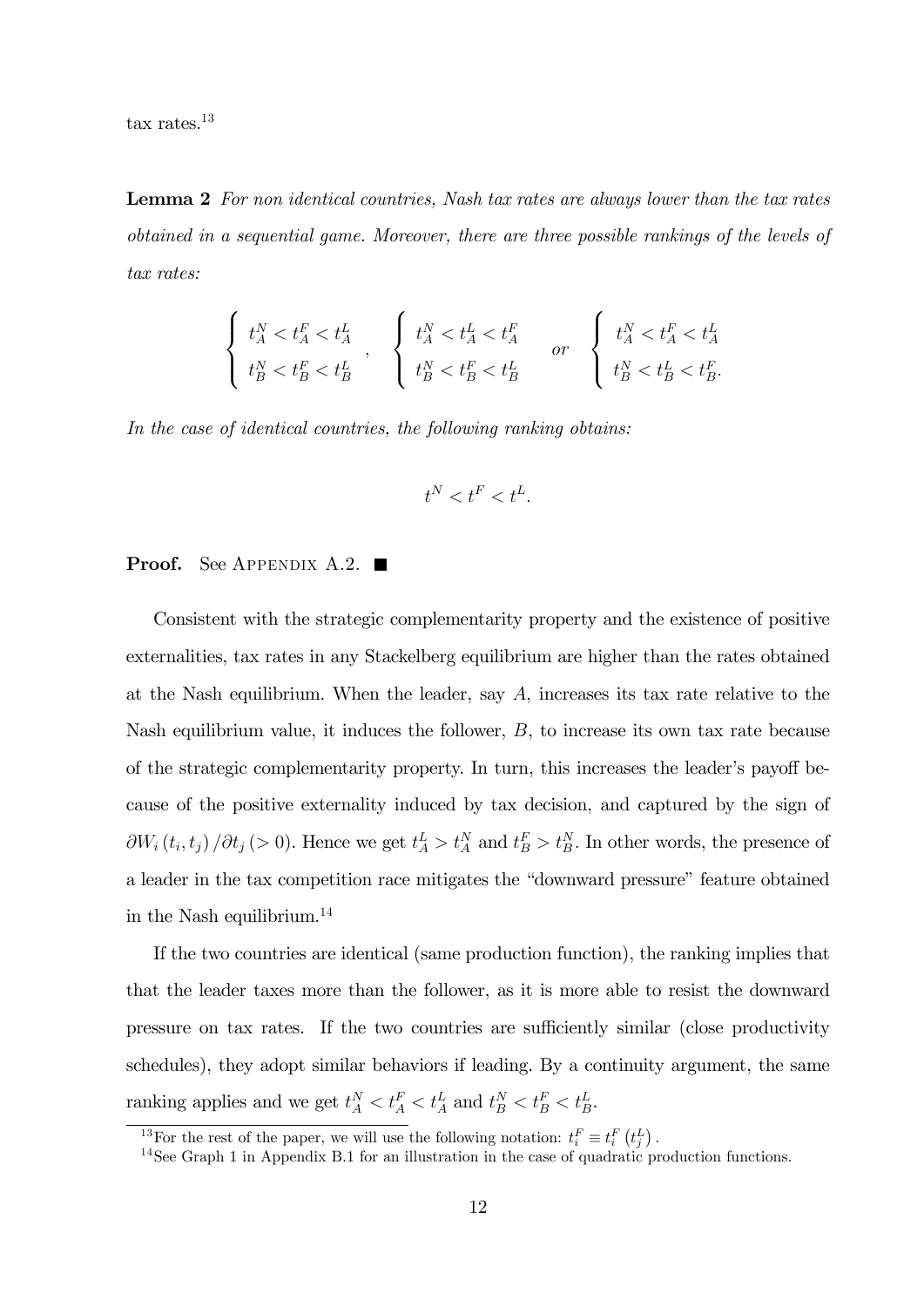However if the two countries are sufficient dissimilar in terms of production performances, it may happen for instance that  $t_A^F > t_A^L$  and  $t_B^F < t_B^L$ . For a sufficient degree of asymmetry in the production functions, the interaction effects are much stronger from B to A, than from A to B. Then  $t_A^L$  is very close to  $t_A^N$  and  $t_B^L$  is very far from  $t_B^N$  as well as  $t_A^F$  from  $t_A^N$ . Therefore we get the two other possible rankings.

This explains the obtained possible rankings. Remark then that no combination of production functions can lead to the case where we have both  $t_A^F > t_A^L$  and  $t_B^F > t_B^L$ .

## 3 Identifying the leader in the tax competition race.

These results imply that the existence and identity of a leader matter a lot in the tax competition race. Hence we would like to know the identity of the leader if it exists: is it Country  $A$  or  $B$ ? To answer this question, we turn to the endogenization of moves, using a timing game. In the first stage of the timing game, the two players, here the two authorities of the jurisdictions, decide on their preferred role. They may decide they want to play "Early" or "Late". Depending on the outcome of this stage, one of the three games described above is selected and processed. Following Hamilton and Slutsky (1990) and Amir and Stepanova (2006) we study the Subgame Perfect Equilibria of this timing game. First, we highlight the presence of a second-mover advantage. This allows us to deduce the Subgame Perfect Equilibria.

#### 3.1 Second-mover advantage

We define the notions of "first-" and "second-mover advantage" as follows:

Definition 1 Country i has a first (second)-mover advantage if its equilibrium payoff in the Stackelberg Game in which it leads (follows) is higher than in the Stackelberg Game in which it follows (leads).

Using this definition, we establish the following PROPOSITION: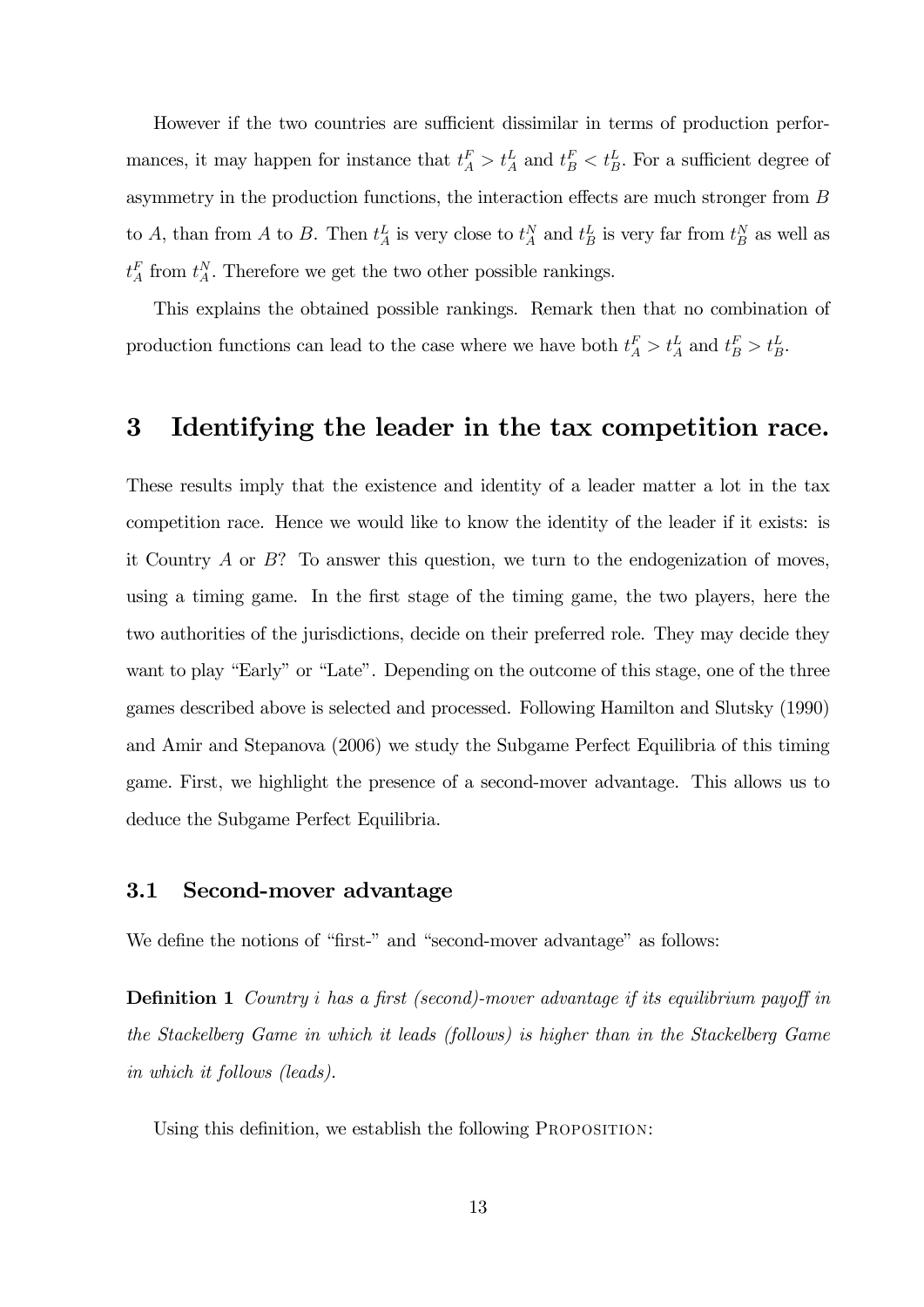**Proposition 1** At least one country has a second-mover advantage in the tax competition race.

#### **Proof.** See APPENDIX A.3.

When  $t_i^N < t_i^E < t_i^L$  for both countries, there is a second-mover advantage for both countries as both prefer to follow. Consider Country i, acting a follower. By decreasing its tax rate  $(t_i^F < t_i^L)$ , when Country j sets  $t_j^L$ , it attracts more capital. Moreover, since  $t_j^F < t_j^L$ , it benefits as a follower (rather than a leader) from the higher tax rate set by Country j acting as a leader, which reorients capital towards the follower. In case of identical countries, both countries have a second-mover advantage.<sup>15</sup> When  $t_i^N < t_i^L < t_i^L$ and  $t_j^N < t_j^E < t_j^L$ , only Country i prefers to follow, as the previous reasoning applies only to this country.

## 3.2 A Timing Game

In order to address the existence and identity of a leader, we shall endogenize the sequence of moves by resorting to a timing game, following the seminal study of Hamilton and Slutsky (1990).

This game, which we denote by  $\widetilde{G}$ , is defined as follows. At the first or "preplay" stage, players simultaneously and non-cooperatively decide whether to move "early" or "late". The players' commitment to this choice is perfect. The timing choice of each player is announced at the end of the first stage. The second stage corresponds to the relevant tax competition game studied in the previous section, which is deduced from the timing decision at the first stage: the game  $(G<sup>N</sup>)$  if both players choose to move early or late; the Stackelberg game  $(G<sup>A</sup>)$  if Country A chooses to move early (strategy  $Early)$  while Country B chooses to move late (strategy Late); the Stackelberg game  $(G^B)$  if Country B chooses to move early (strategy Early) while Country A chooses to move late (strategy

<sup>&</sup>lt;sup>15</sup>When the two countries are identical, that is when  $F_i(K) = F_j(K)$ , it is immediate to derive from the previous Lemma the comparison between the tax rates under this assumption:  $t^N < t^F < t^L$ .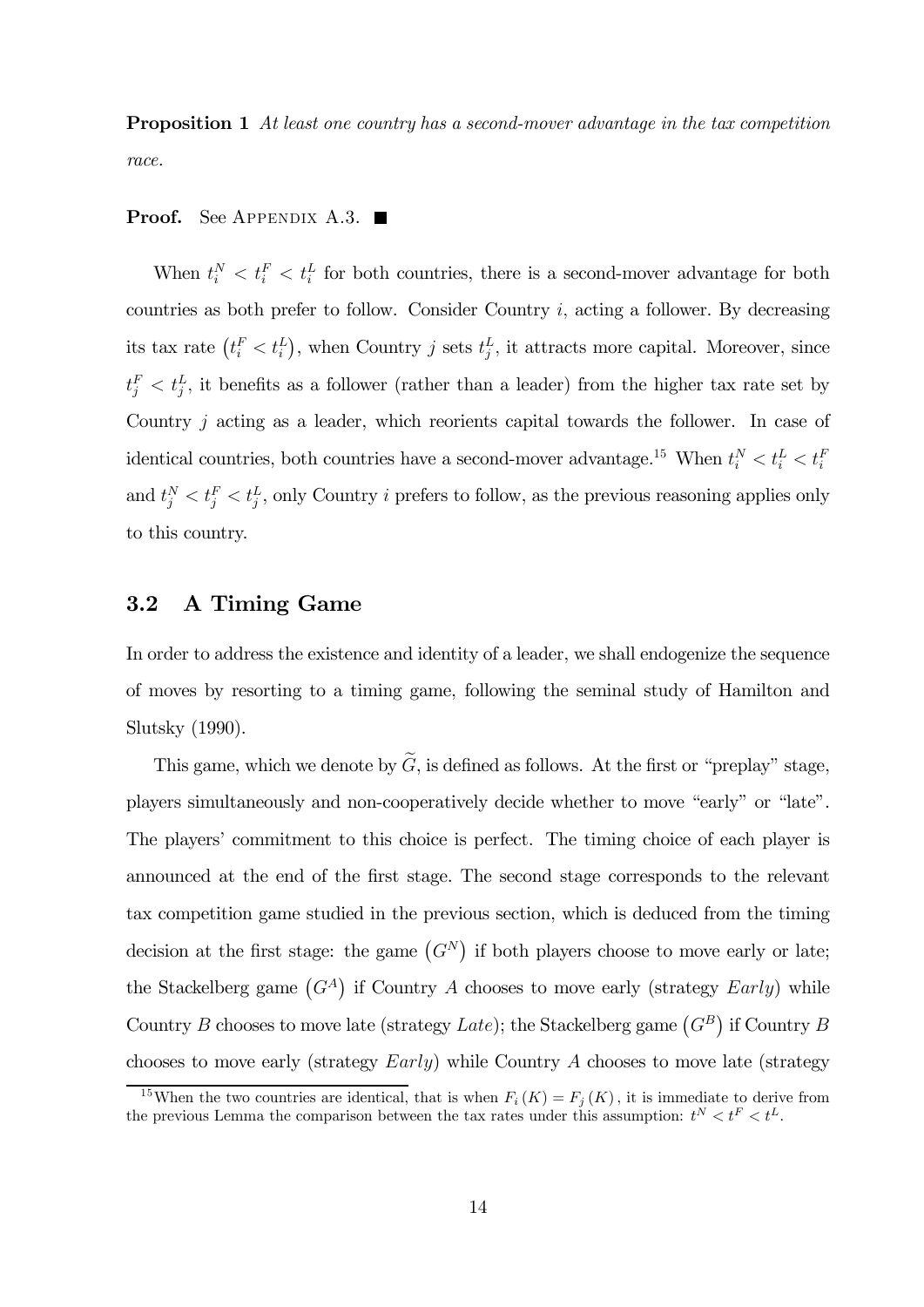Late).<sup>16</sup> The game  $\tilde{G}$  may be reduced to a single-stage game, which has the following normal form:

|                        | Country $B$ |                                     |                |  |
|------------------------|-------------|-------------------------------------|----------------|--|
|                        |             | Early                               | Late           |  |
| Country $A \mid Early$ |             | $W^N_A, W^N_B$                      | $W_A^L, W_B^F$ |  |
|                        | Late        | $W_A^F, W_B^L \quad   W_A^N, W_B^N$ |                |  |

where  $W_i^N \equiv W_i(t_i^N, t_j^N), W_i^L \equiv W_i(t_i^L, t_j^F(t_i^L))$  and  $W_i^F \equiv W_i(t_i^F(t_j^L), t_j^L)$ .

From the preceding normal form of the game  $\tilde{G}$ , we obtain the following PROPOSITION:

Proposition 2 (i) The Subgame Perfect Equilibria (SPEs) of the timing game are the Stackelberg Equilibria.

(ii) Moving sequentially instead of simultaneously is Pareto-improving for both countries.

#### **Proof.** See APPENDIX A.4.

Since tax rates are strategic complements, there are two possible Stackelberg equilibria corresponding to the timing game  $\tilde{G}$ . This comes from the fact that in any case, both the first- and second-movers are better off than under a Nash equilibrium: tax externalities are always positive and at the SPEs, the tax rates are in both countries superior to those established at the simultaneous Nash equilibrium, i.e. in the standard tax competition game (Lemma 2). $17$ 

We highlight that the SPEs are Pareto-superior to the simultaneous Nash Equilibrium  $(W_i^{F,L} > W_i^N)$ . The "downward pressure" is weaker than predicted in the standard tax competition model since tax rates are always higher in the sequential games: both

<sup>&</sup>lt;sup>16</sup>An other option exists in the literature on endogenous timing when both players choose to lead. Indeed, Dowrick (1986) and more recently van Damme and Hurkens (1999) consider a Stackelberg warfare, where both countries would choose their strategy as leader. In contrast, Hamilton and Slutsky (1990) or Amir and Stepanova (2006) apprehend this situation as the static Nash game. Hamilton and Slutsky (1990) emphasize that Stackelberg warfare can occur only through error, since the underlying strategy of one player is not consistent with the other player's strategy.

<sup>&</sup>lt;sup>17</sup>Notice that the equilibria studied in the literature on tax competition is not *commitment robust*. Extending the approach of Rosenthal (1991), van Damme and Hurkens (1996) establish that a Nash Equilibrium is commitment robust if and only if no player has a first-mover incentive, that is no player prefers to lead than to play the simultaneous game. In Appendix A.2, we highlight that both countries always have a first-mover incentive.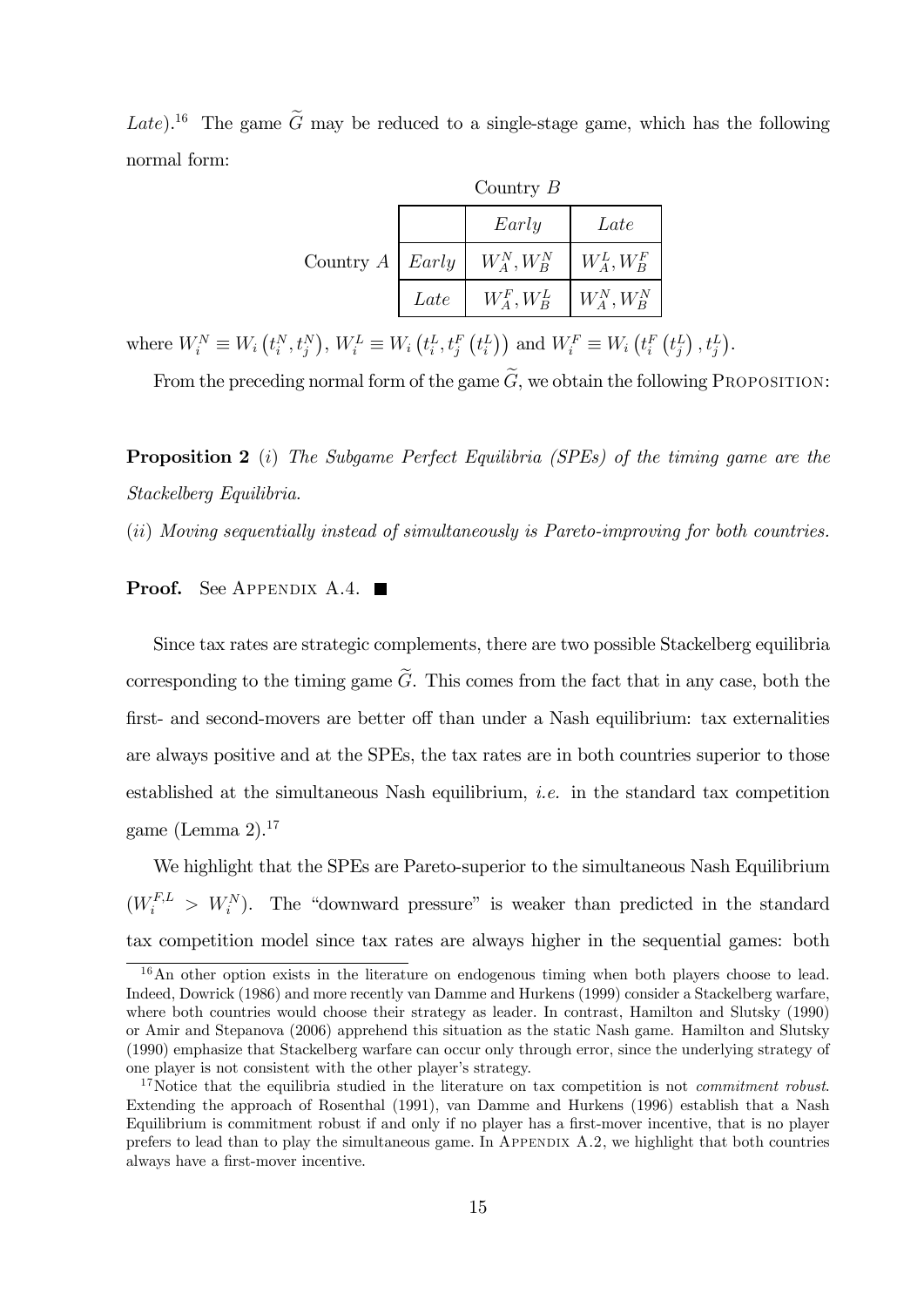countries have a common interest in avoiding the Nash tax rates, and they can do so by resorting to non-synchronous moves, that is by accepting that one of them leads the tax competition race.

## 4 A coordination issue

A new issue appears due to the multiplicity of SPEs of  $\tilde{G}$ : how to select one of the two possible solutions? There is a coordination issue. To solve this issue, we can resort to two criteria in order to rank the SPEs: the Pareto-dominance and the risk-dominance criteria. By so doing, we follow the deductive selection principle, that is we assume that players hold beliefs consistent with the selection criterion.18 Harsanyi and Selten (1988) define the risk-dominance criterion as follows:

**Definition 2** An equilibrium risk-dominates another equilibrium when the former is less risky than the latter, that is the risk-dominant equilibrium is the one for which the product of the deviation losses is the largest.

In our framework, equilibrium  $(Early, Late)$  (Country A leads, Country B follows) risk-dominates equilibrium (Late, Early) if the former is associated with the larger product of deviation losses, denoted by  $\Pi$ . More formally, the equilibrium (Early, Late) risk-dominates (Late, Early) if and only if

$$
\Pi \equiv \left(W_A^L - W_A^N\right) \left(W_B^F - W_B^N\right) - \left(W_A^F - W_A^N\right) \left(W_B^L - W_B^N\right) > 0. \tag{11}
$$

An intuition for the use of this criterion is as follows. Suppose for simplicity that  $W_A^F - W_A^N = W_B^F - W_B^N$ . Then the threat of reverting to the Nash equilibrium when Country A acts as a leader is bigger than the similar threat for Country B:  $W_A^L - W_A^N =$  $W_B^L - W_B^N$ . In other words, Country A has more to lose in case of inconsistent choices.

<sup>18</sup>No attempt is made to explain how decision makers acquire these beliefs. This approach contrasts with the inductive selection principle, which uses learning and evolutionary dynamics to predict the selection of an equilibrium.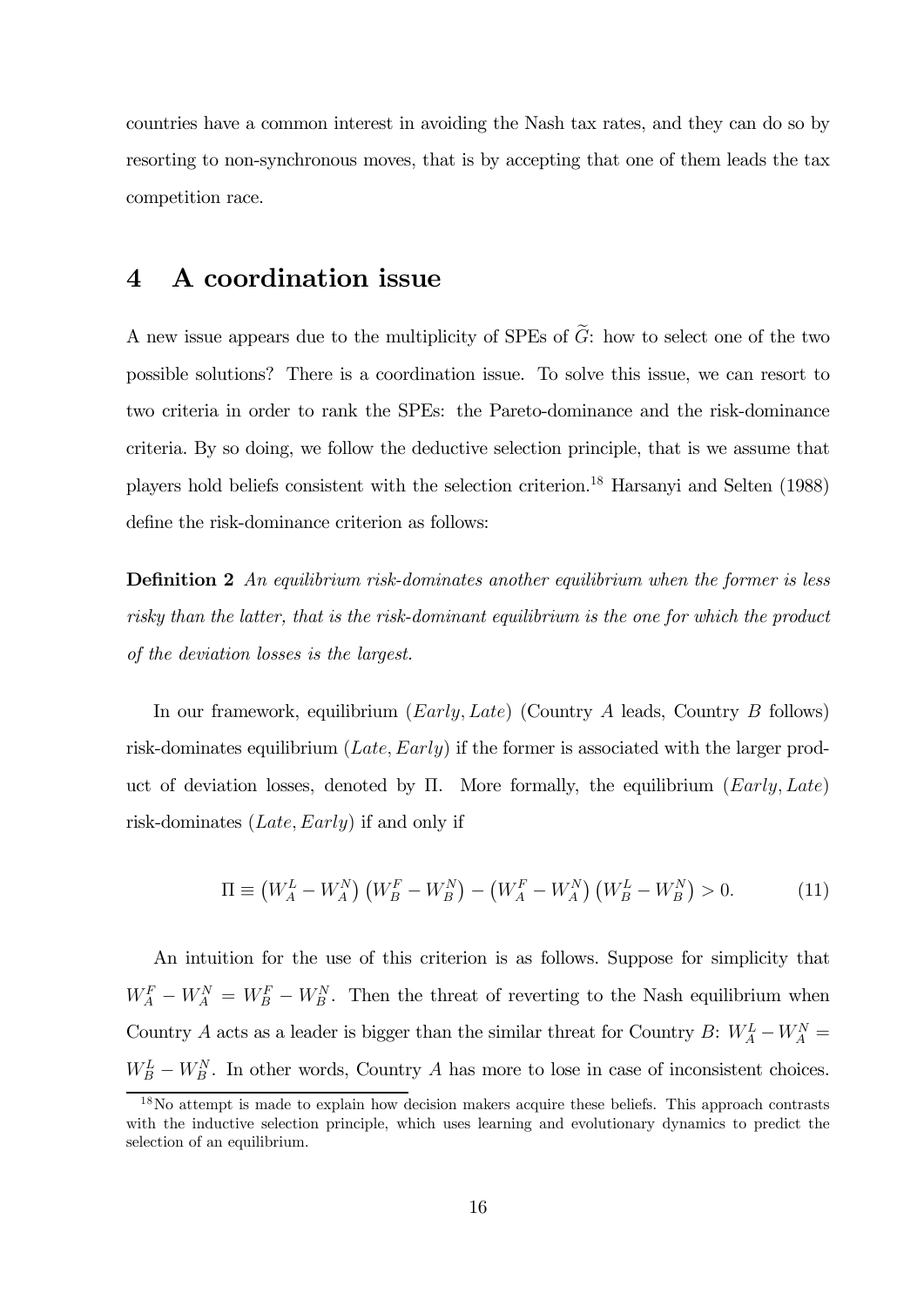This makes it more vulnerable to pressures from Country B than the converse. Knowing this, Country B chooses "Late" anticipating that Country A will not choose "Late" and which would lead to Nash and the higher loss  $\left(W_A^L - W_A^N\right)$ .

As stressed by Amir and Stepanova (2006), a resolution for risk-dominance does not appear possible without using a precise specification of the problem.<sup>19</sup> To apply this criterion to the tax competition problem, we consider a quadratic production function, already used in the relevant literature:20

$$
F_i(K) = (a - b_i K) K.
$$
\n<sup>(12)</sup>

Ex ante (before the tax competition game starts), both countries are endowed with the same amount of capital  $(\overline{K}/2)$ . When  $b_A > b_B$ , firms in Country A are less productive than in Country B. For a given pair of parameters  $(b_A, b_B)$ , the tax rates and the capital stocks at the equilibria of the three studied games are presented in the following table:

|             | $G^N$                    | $G^A$                                          | $G^B$                                          |  |  |  |
|-------------|--------------------------|------------------------------------------------|------------------------------------------------|--|--|--|
| Country $A$ |                          |                                                |                                                |  |  |  |
| $t_A$       | $b_B\overline{K}$        | $\frac{2(b_A+b_B)^2}{3b_A+2b_B}\overline{K}$   | $\frac{2b_B(b_A+2b_B)}{2b_A+3b_B}\overline{K}$ |  |  |  |
| $K_{A}$     | $\frac{\overline{K}}{2}$ | $\frac{b_A+b_B}{3b_A+2b_B}\overline{K}$        | $\frac{b_A+2b_B}{2b_A+3b_B}\overline{K}$       |  |  |  |
| Country $B$ |                          |                                                |                                                |  |  |  |
| $t_B$       | $b_A\overline{K}$        | $\frac{2b_A(2b_A+b_B)}{3b_A+2b_B}\overline{K}$ | $\frac{2(b_A+b_B)^2}{2b_A+3b_B}\overline{K}$   |  |  |  |
| $K_B\,$     | $\frac{\overline{K}}{2}$ | $\frac{2b_A+b_B}{3b_A+2b_B}\overline{K}$       | $\frac{b_A+b_B}{2b_A+3b_B}\overline{K}$        |  |  |  |

Table 1 : Tax rates and capital stocks in  $G^N$ ,  $G^A$  and  $G^B$ .

From the preceeding table, we can make several observations. First, if each region has the same capital endowment before tax competition occurs, we observe that no country exports capital at the simultaneous Nash equilibrium, while the leading country is always

 $19$ Analysing the competition among firms, these authors use a linear demand function as van Damme and Hurkens (1999).

<sup>20</sup>See for instance, Bucovetsky (1991), Grazzini and van Ypersele (2003), Peralta and van Ypersele (2005), Devereux, Lockwood, and Redoano (2008).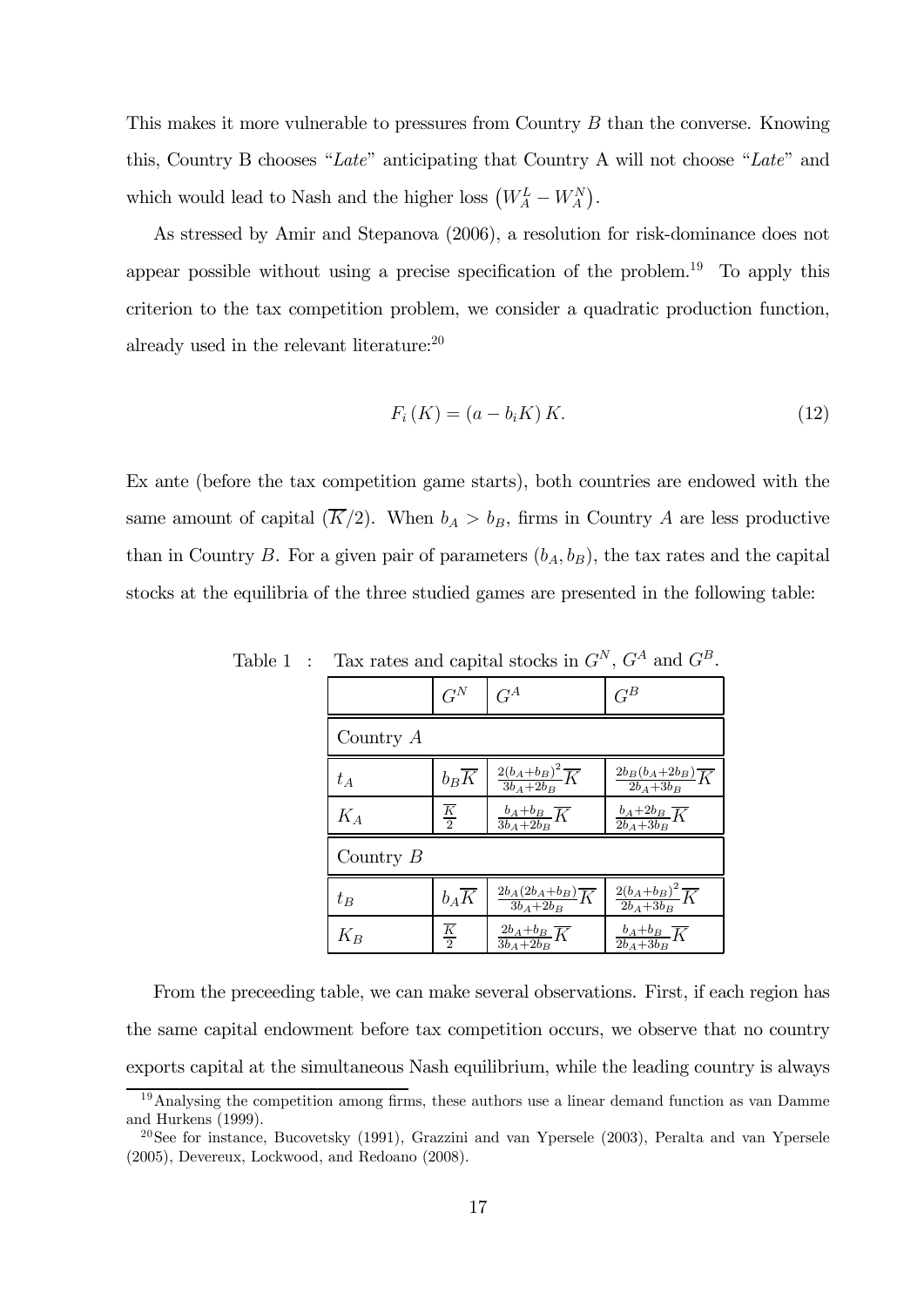a capital exporter. Second, at the simultaneous Nash equilibrium, the less productive country has the lower tax rate:  $b_A > b_B \Leftrightarrow t_A^N < t_B^N$ . This point results from the difference in the capital elasticities (in absolute values):  $\left| \varepsilon_{K_A^N/t_A^N} \right|$  $\Big\vert = \frac{b_B}{b_A+b_B} < \Big\vert \varepsilon_{K_B^N/t_B^N}$  $\Big| = \frac{b_A}{b_A + b_B}$ . Since Country A, being less productive, has a higher elasticity on capital in absolute value, it is more sensitive to capital mobility and thus is led to tax less. Here we echo the analysis of Bucovetsky  $(1991)$  and Wilson  $(1991)$  who establish that small jurisdictions<sup>21</sup> tend to set lower tax rates than large ones. On the basis of capital elasticity, we can draw a parallel between size and productivity, when we consider that the smaller country corresponds to the less productive one, which we also call the ex ante lowly endowed country.

Given the definition (11) of risk-dominance, we obtain the following PROPOSITION:

**Proposition 3** (i) The SPE, where the less productive country leads, risk-dominates the other equilibrium.

(ii) If the asymmetry between countries is sufficient, the safer SPE becomes Paretodominant.

#### **Proof.** See Appendix A.5.  $\blacksquare$

This proposition implies that Country A is always selected as the leader, according to the risk-dominance criterion as long as  $b_A > b_B$ <sup>22</sup>. Let us define  $\gamma$  as the degree of asymmetry among the two countries:  $\gamma = b_B/b_A$  ( $\gamma < 1$  means that Country A is the less productive). When the difference in productivity is sufficiently pronounced ( $\gamma < \gamma_1 \simeq 0.25$ or  $\gamma > \gamma_2 \simeq 4$ , see APPENDIX A.5.3), one country has a first-mover advantage, while the other still has a second-mover advantage. The risk-dominant equilibrium becomes Pareto-

<sup>&</sup>lt;sup>21</sup>Small jurisdictions or countries may be considered as  $ex$  ante lowly endowed, since their size in population explains directly their initial stock of capital under the assumption that each inhabitant has the same individual endowment in capital.

<sup>&</sup>lt;sup>22</sup>This result is a straight criticism of the assumption made by Wang  $(1999)$  or Baldwin and Krugman (2004) that the larger country or the core country behaves as a leader.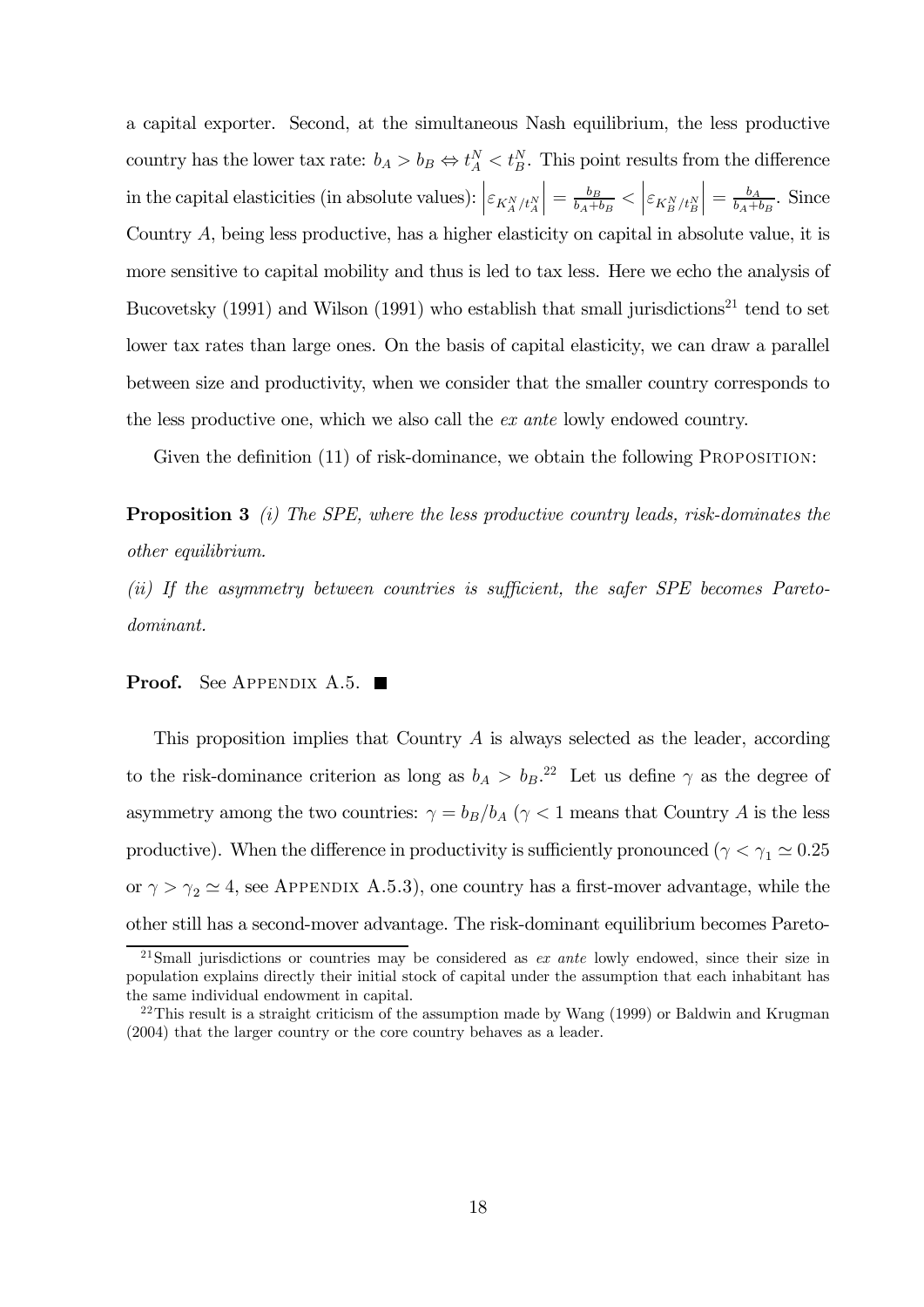dominant. The following table summarizes the results of the preceeding PROPOSITION:<sup>23</sup>

|                  | $[0,\gamma_1]$       | $[\gamma_1,1]$ | $ 1,\gamma_2 $                                                                 | $ \gamma_2, +\infty $ |
|------------------|----------------------|----------------|--------------------------------------------------------------------------------|-----------------------|
| $W_{i,j}^k$      | $W^F_A < W^L_A$      |                | $W_A^F > W_A^L$ $W_A^F > W_A^L$ $W_A^F > W_A^L$                                |                       |
|                  |                      |                | $W_B^F > W_B^L \qquad W_B^F > W_B^L \qquad W_B^F > W_B^L \qquad W_B^F < W_B^L$ |                       |
| Pareto-dominance | $(Early, Late)$ none |                | none                                                                           | (Late, Early)         |
| Risk-dominance   |                      |                | $(Early, Late)$ $(Early, Late)$ $(Late, Early)$ $(Late, Early)$                |                       |

Table 2: Risk and Pareto dominance

At the safer SPE, the less productive country has to move early (A for  $\gamma < \gamma_1$ , B for  $\gamma > \gamma_2$ ) since it has more to lose in playing the simultaneous game than the other country. For instance, if  $\gamma < \gamma_1$ , Country A increases its own tax rate compared to the Nash level, which will trigger a larger increase in Country  $B$  tax rate because of the complementarity effect; on the other hand, if B is a leader  $(Early)$ , given that A as a follower  $(Late)$  will not tend to act much, the gain of B as a leader with respect to the Nash solution, is not that large.

When the asymmetry is sufficient ( $\gamma < \gamma_1$  or  $\gamma > \gamma_2$ ), the SPE where the less productive country leads, becomes Pareto-superior to the other SPE. Indeed, for low values of  $b_B$  with respect to  $b_A$  ( $\gamma < \gamma_1$ ), the less productive country (namely A) experiments a first-mover advantage, while the other has a second-mover advantage. By leading and fixing a higher tax rate  $(t_A^L > t_A^F)$ , Country A encourages Country B to increase its tax rate since we have  $t_B^F > t_B^L$ .<sup>24</sup> Thus, Pareto-dominance reinforces risk-dominance when countries' asymmetry is sufficient.

Finally, our analysis invites to reconsider the "big-country-higher-tax-rate" rule, which was emphasized first by Bucovetsky  $(1991).^{25}$  Indeed, while at the simultaneous Nash equilibrium, the more productive, or equivalently, the larger country always sets a higher

<sup>&</sup>lt;sup>23</sup>See the APPENDIX A.5 for a justification of the necessary condition:  $b < 3/4$  and the definition of  $\gamma_k$ . A graphical illustration of these results is provided in the APPENDIX (Graph 4).

<sup>&</sup>lt;sup>24</sup>From TABLE 1, we have  $t_B^F > t_B^L$  for  $\gamma < \tilde{\gamma}$ , where  $\tilde{\gamma}$  is solution of  $1 - 4\gamma^2 - 2\gamma^3 = 0$ ,  $\tilde{\gamma} \approx 0.451606$ .<br><sup>25</sup>In an asymmetric model of international trade Raimondos-Møller and Woodland (2000) also e

the existence of situations in which the small country leads, fixing its tariff rate first and yielding to improve the welfare of both countries.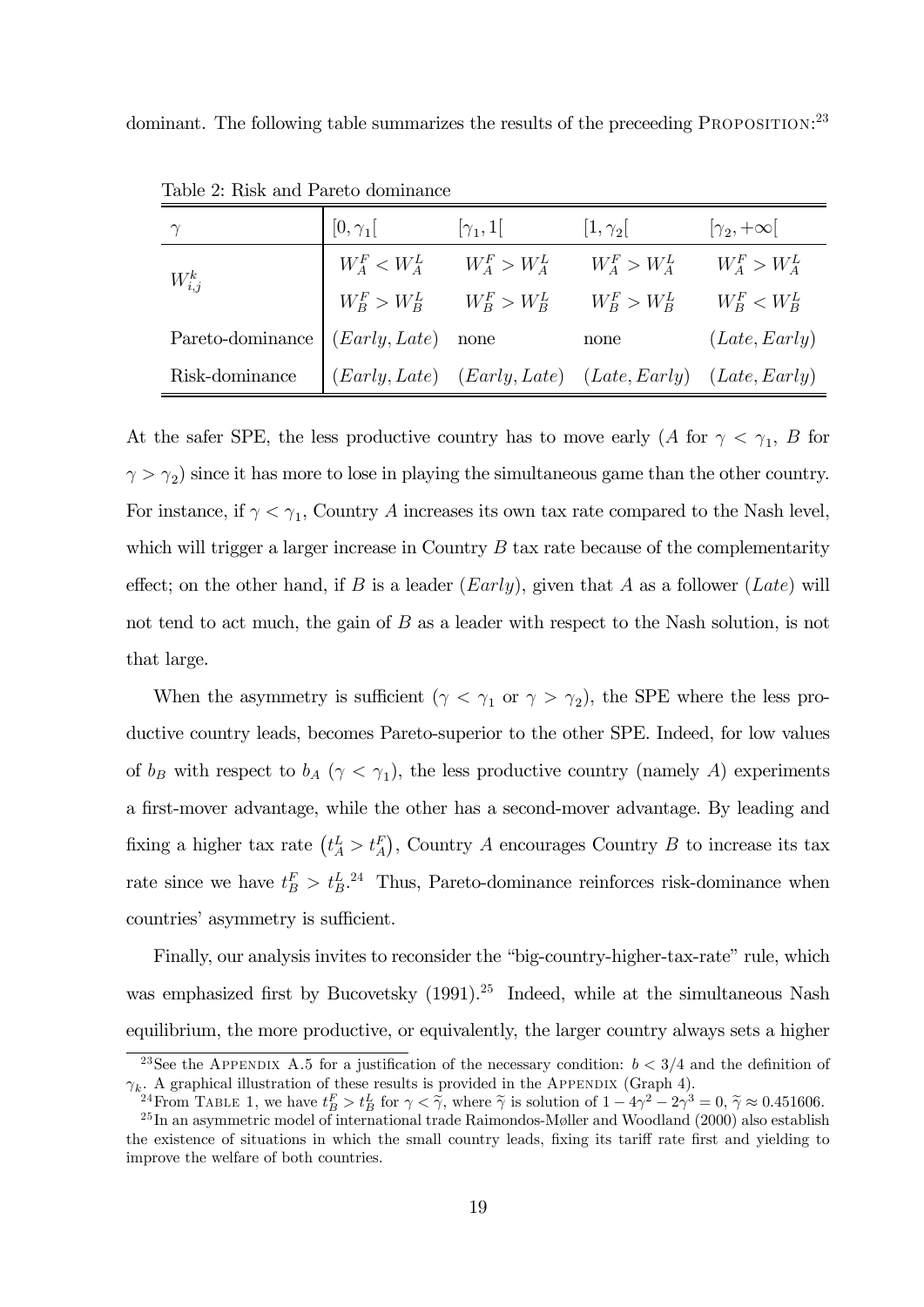tax rate due to its relatively low elasticity of capital to the tax rate, it may set the lower tax rate at the safer SPE. More formally, for  $1 > \gamma > \frac{\sqrt{5}-1}{2}$ , we obtain  $t_A^L > t_B^{F.26}$  The less productive (equivalently, the smaller) country may tax at a higher rate than the other country. In other terms, the ex ante advantage (in productivity or in size) enjoyed by one country allows it to reap the second-mover advantage.

## 5 Conclusion

Our analysis revisits tax competition by relaxing one implicit assumption generally made in the relevant literature: the simultaneity of decisions on tax rates. Inspired by several works in Industrial Organization, we developed a model where the timing of move, i.e. the tax-setting, is endogenous. Our main results hold for any form of the government's objective function as long as tax rates are strategic complements. We established that: the tax rates are higher when countries move sequentially than when they move simultaneously; at least one country experiments a second mover-advantage; moving sequentially is Pareto- improving; the SPEs correspond to the two Stackelberg situations yielding to a coordination issue. By specifying quadratic production functions, we solve it by applying the notions of Pareto and risk dominance. At the safer SPE, the ex ante well endowed country follows, reinforcing its ex ante advantage through the second-mover advantage. When countries' asymmetry is sufficient, Pareto-dominance confirms risk-dominance in selecting the same SPE.

In addition to the empirical studies which would explicitly consider the dynamics of tax-setting decisions,  $27$  further research could be considered. An immediate development

$$
\left|\varepsilon_{K^F_B/t^F_B}\right|=\frac{b_A}{b_A+b_B}<\left|\varepsilon_{K^L_A/t^L_A}\right|=1.
$$

 $26$ Moreover, the elasticity of capital is lower in the follower country:

 $27$  Very few empirical studies have considered the order of tax-setting: Altshuler and Goodspeed (2002) established that European countries follow the United States when they set their tax rate; focusing on European countries only, Redoano (2007) show that large countries behave as leader. We established an inverse sequence of tax decisions at the safer equilibrium. This contradiction invites to further empirical and theoretical developments.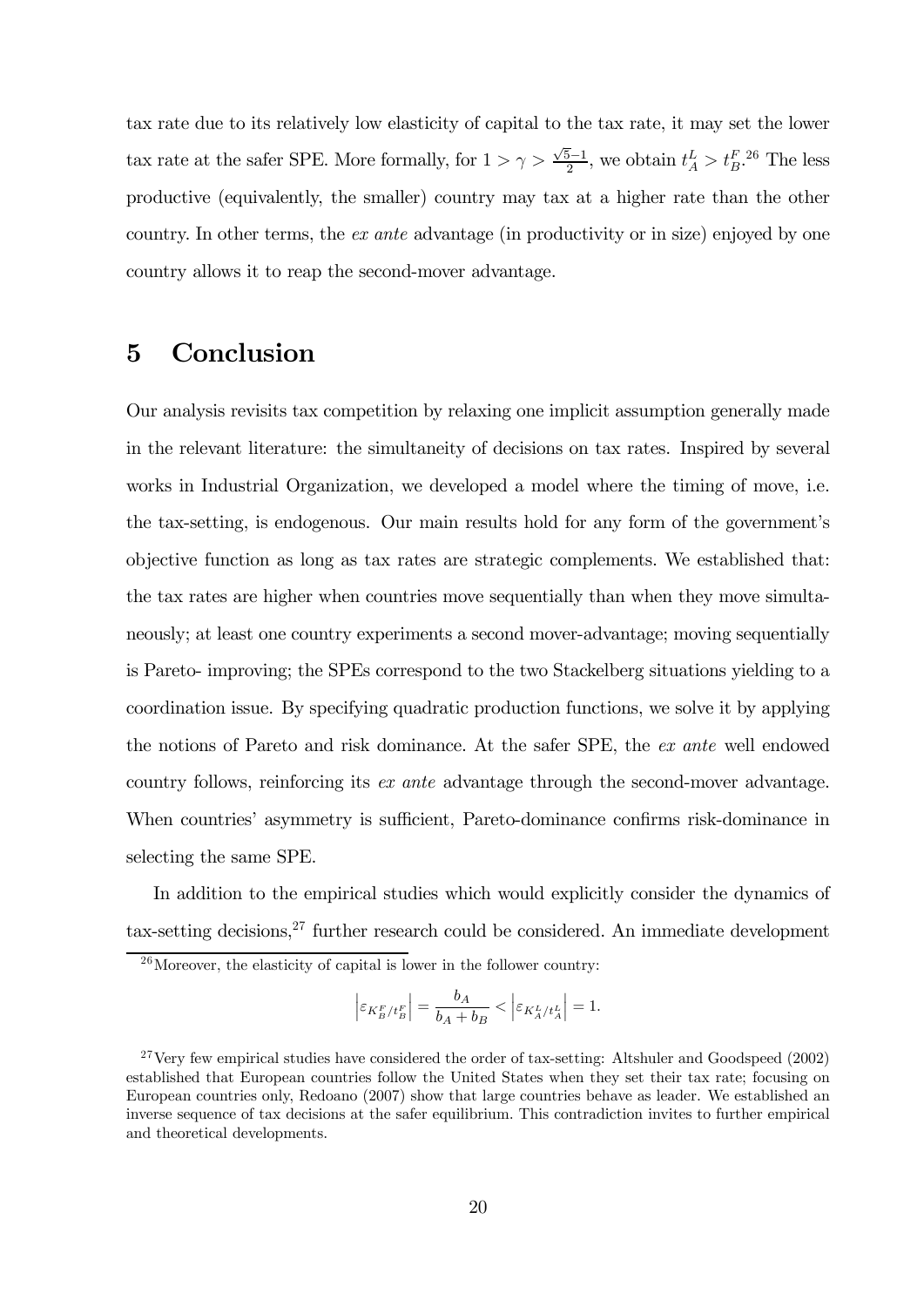is to introduce the capital owners in the welfare function. New conditions for existence and uniqueness of the Nash equilibrium would be needed so as to ensure that tax rates be strategic complements and the analysis developped above applied.<sup>28</sup> An other development would be to to consider the issue of underprovision of public goods when the timing of moves is endogenized.

## References

- Altshuler, R., and T. J. Goodspeed (2002): "Follow the leader? Evidence on European and U.S. tax competition," Departmental Working Papers 200226, Rutgers University, Department of Economics.
- AMIR, R., AND A. STEPANOVA (2006): "Second-mover advantage and price leadership in Bertrand duopoly," Games and Economic Behavior, 55(1), 1—20.
- BALDWIN, R. E., AND P. KRUGMAN (2004): "Agglomeration, integration and tax harmonisation," European Economic Review, 48(1), 1—23.
- BAYINDIR-UPMANN, T., AND A. ZIAD (2005): "Existence of equilibria in a basic taxcompetition model," Regional Science and Urban Economics, 35(1), 1—22.
- BUCOVETSKY, S. (1991): "Asymmetric tax competition," Journal of Urban Economics, 30(2), 167—181.
- Bulow, J. I., J. D. Geanakoplos, and P. D. Klemperer (1985): "Multimarket oligopoly: strategic substitutes and complements," Journal of Political Economy, 93(3), 488—511.
- D'ASPREMONT, C., AND L.-A. GERARD-VARET (1980): "Stackelberg-solvable games and pre-play communication," Journal of Economic Theory, 23(2), 201—217.

<sup>&</sup>lt;sup>28</sup>See footnote (3) on the issue of the existence of Nash equilibrium in tax competition models.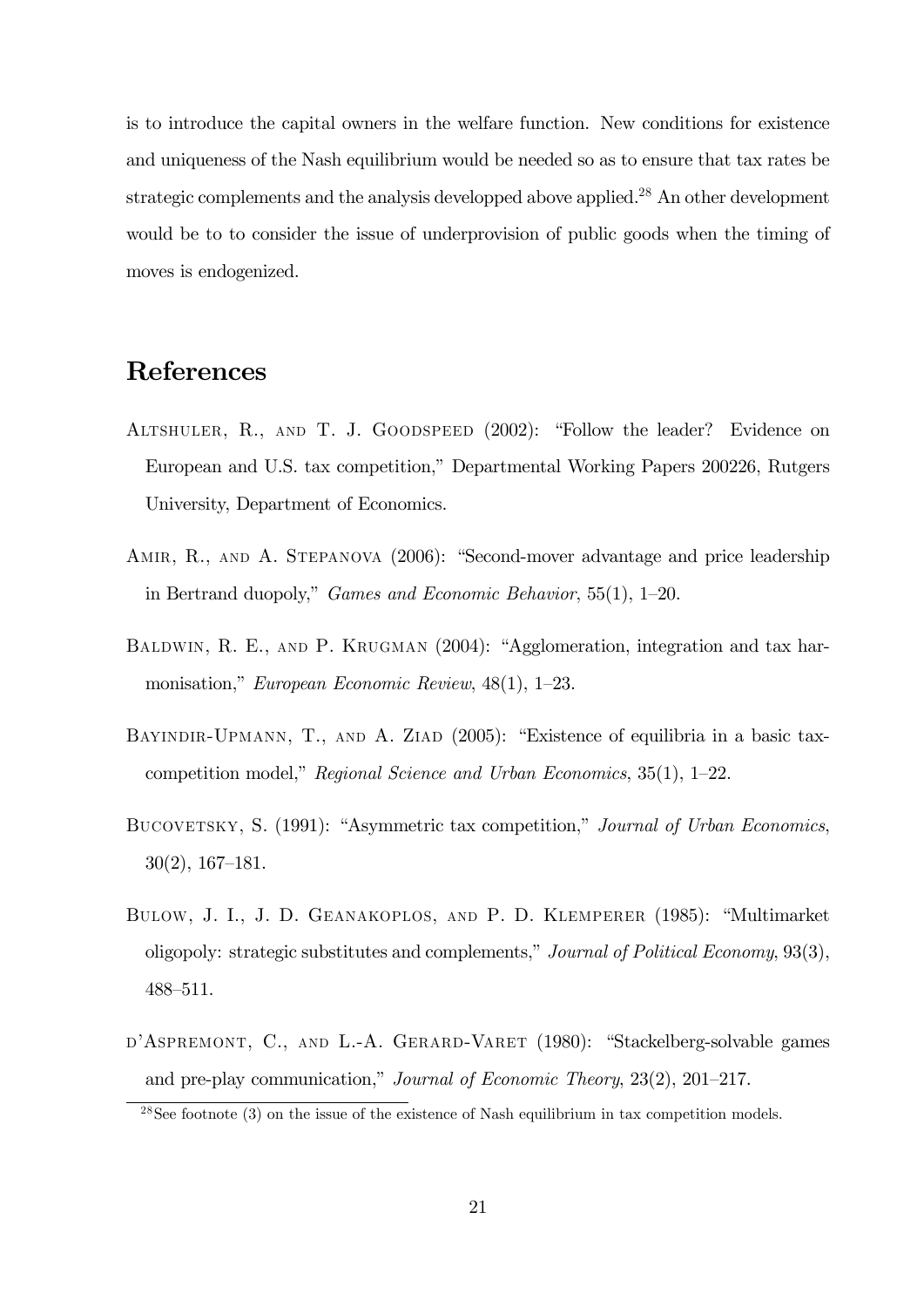- DEVEREUX, M., B. LOCKWOOD, AND M. REDOANO (2008): "Do countries compete over corporate tax rates?," Journal of Public Economics, 93(5-6), 1210—1235.
- DOWRICK, S. (1986): "Von Stackelberg and Cournot duopoly: choosing roles," Rand Journal of Economics, 17(2), 251—260.
- Gal-Or, E. (1985): "First mover and second mover advantages," International Economic Review, 26(3), 649—653.
- GORDON, R. H. (1992): "Can capital income taxes survive in open economies?," Journal of Finance, 47(3), 1159—80.
- Grazzini, L., and T. van Ypersele (2003): "Fiscal coordination and political competition," Journal of Public Economic Theory, 5(2), 305—325.
- HAMILTON, J. H., AND S. M. SLUTSKY (1990): "Endogenous timing in duopoly games: Stackelberg or Cournot equilibria," Games and Economic Behavior, 2(1), 29—46.
- HARSANYI, J. C., AND R. SELTEN (1988): A general theory of equilibrium selection in games. MIT Press, Cambridge, MA.
- Hindriks, J., S. Peralta, and S. Weber (2008): "Competing in taxes and investment under fiscal equalization," Journal of Public Economics, 92(12), 2392—2402.
- Kanbur, R., and M. Keen (1993): "Jeux sans frontieres: tax competition and tax coordination when countries differ in size," American Economic Review, 83(4), 877—92.
- KEMPF, H., AND G. ROTA-GRAZIOSI (2010): "Leadership in public good provision: a timing game perspective," Journal of Public Economic Theory, 12(4), 763—87.
- LAUSSEL, D., AND M. LE BRETON (1998): "Existence of Nash equilibria in fiscal competition models," Regional Science and Urban Economics, 28(3), 283—296.
- PERALTA, S., AND T. VAN YPERSELE (2005): "Factor endowments and welfare levels in an asymmetric tax competition game," Journal of Urban Economics, 57(2), 258—274.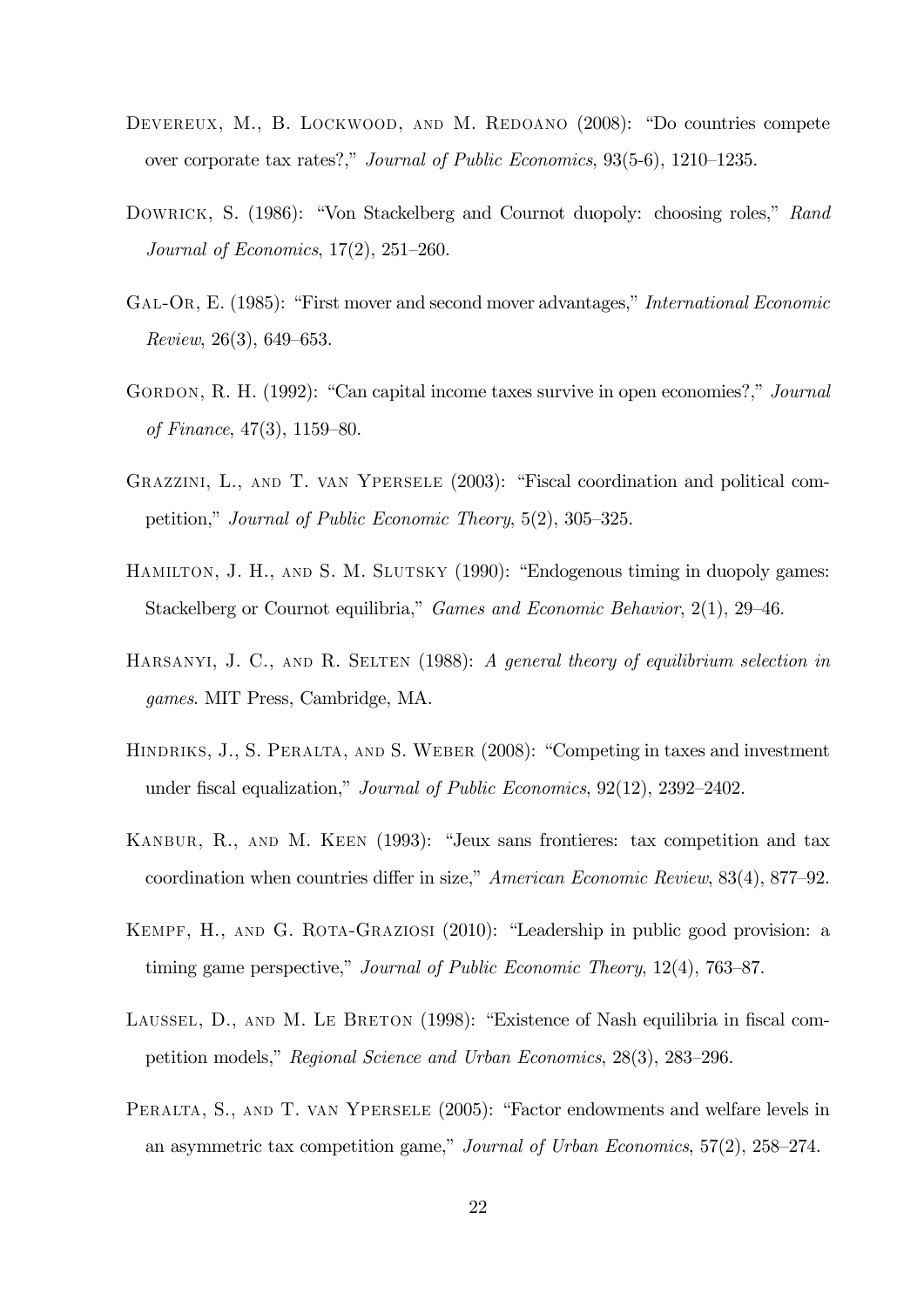- PETCHEY, J. D., AND P. SHAPIRO (2009): "Equilibrium in fiscal competition games from the point of view of the dual," Regional Science and Urban Economics, 39(1), 97—108.
- RAIMONDOS-MØLLER, P., AND A. D. WOODLAND (2000): "Tariff strategies and small open economies," Canadian Journal of Economics, 33(1), 25—40.
- Redoano, M. (2007): "Fiscal interactions among European countries. Does the EU matter?," CESifo Working Paper Series CESifo Working Paper No., CESifo GmbH.
- Revelli, F. (2005): "On spatial public finance empirics," International Tax and Public Finance, 12(4), 475—492.
- ROSENTHAL, R. W. (1991): "A note on robustness of equilibria with respect to commitment opportunities," Games and Economic Behavior, 3(2), 237—243.
- ROTHSTEIN, P. (2007): "Discontinuous payoffs, shared resources, and games of fiscal competition: existence of pure strategy Nash equilibrium," Journal of Public Economic Theory, 9(2), 335—368.
- SCHELLING, T. (1960): The strategy of conflict. Harvard University Press, Cambridge, MA.
- SYROPOULOS, C. (1994): "Endogenous timing in games of commercial policy," *Canadian* Journal of Economics, 27(4), 847—64.
- van Damme, E., and S. Hurkens (1996): "Commitment robust equilibria and endogenous timing," *Games and Economic Behavior*, 15(2), 290–311.
- (1999): "Endogenous Stackelberg leadership," *Games and Economic Behavior*, 28(1), 105—129.
- $-$  (2004): "Endogenous price leadership," *Games and Economic Behavior*,  $47(2)$ , 404—420.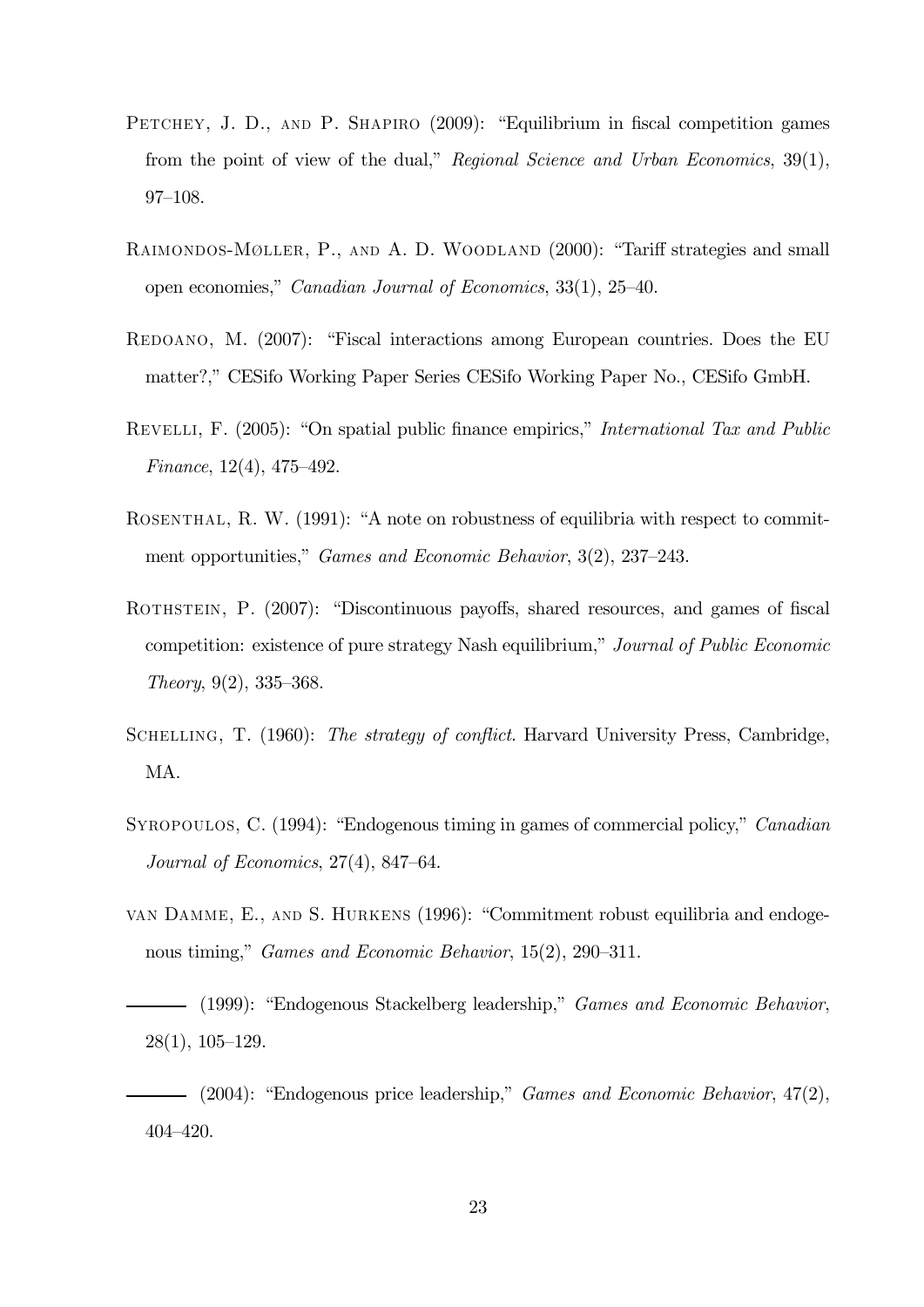- Vives, X. (1999): Olipoly pricing. Old ideas and new tools. The MIT Press, Cambridge, Massachusetts.
- WANG, Y.-Q. (1999): "Commodity taxes under fiscal competition: Stackelberg equilibrium and optimality," American Economic Review, 89(4), 974—981.
- WELLISCH, D. (2000): The theory of public finance in a federal state. Cambridge University Press, New York.
- WILDASIN, D. E. (1988): "Nash equilibria in models of fiscal competition," *Journal of* Public Economics, 35(2), 229—240.
- (1991): "Some rudimetary 'duopolity' theory," Regional Science and Urban Economics, 21(3), 393—421.
- WILSON, J. D. (1986): "A theory of interregional tax competition," Journal of Urban Economics, 19(3), 296—315.
- (1991): "Tax competition with interregional differences in factor endowments," Regional Science and Urban Economics, 21(3), 423—451.
- $-$  (1999): "Theories of tax competition," National Tax Journal, 52(2), 269–304.
- WILSON, J. D., AND D. E. WILDASIN (2004): "Capital tax competition: bane or boon," Journal of Public Economics, 88(6), 1065—1091.
- ZODROW, G. R., AND P. MIESZKOWSKI (1986): "Pigou, Tiebout, property taxation, and the underprovision of local public goods," Journal of Urban Economics, 19(3), 356—370.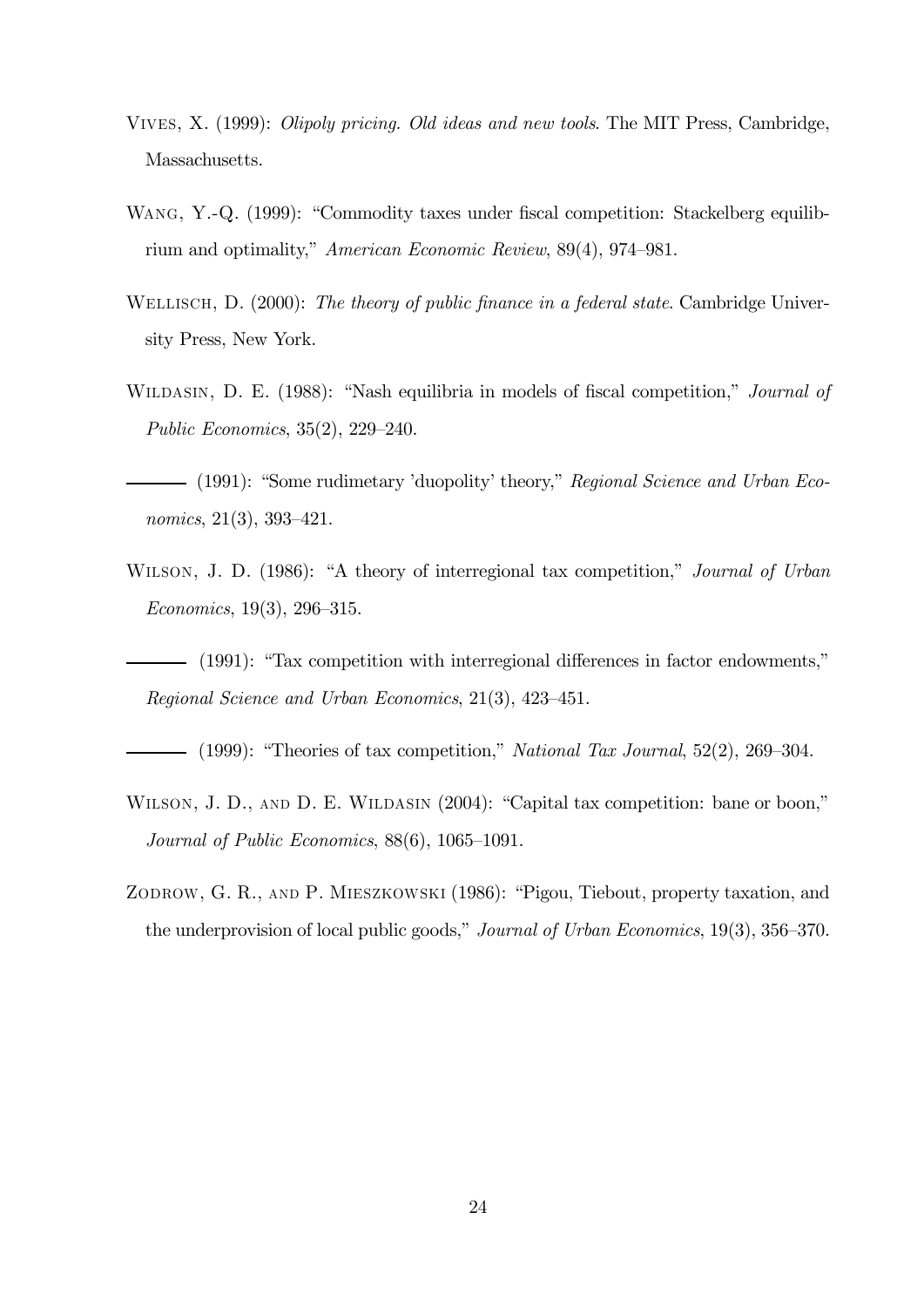# A Appendix

## A.1 Proof of Lemma 1: strategic complementarity of the tax rates

The derivation of  $W_i(t_i, t_j)$  with respect to  $t_i$  yields:

$$
\frac{\partial W_i(t_i, t_j)}{\partial t_i} = -K_i F_i''(K_i) \frac{\partial K_i}{\partial t_i} + K_i + t_i \frac{\partial K_i}{\partial t_i}
$$

Using  $(5)$ , we get

$$
\frac{\partial W_i(t_i, t_j)}{\partial t_i} = \frac{t_i - K_i F_i''(K_i) + K_i (F_A''(K_A) + F_B''(K_B))}{F_A''(K_A) + F_B''(K_B)}
$$
  

$$
= [t_i + K_i F_j''(K_j)] \frac{\partial K_i}{\partial t_i} = \Phi_i(t_i, t_j) \frac{\partial K_i}{\partial t_i},
$$

where the function  $\Phi_i(t_i, t_j)$  is defined by:

$$
\Phi_i(t_i, t_j) = t_i + K_i F_j''(K_j), \quad j \neq i.
$$

We have

$$
\frac{\partial \Phi_i(t_i, t_j)}{\partial t_i} = 1 + \left[ F_j''(K_j) - K_i F_j'''(K_j) \right] \frac{\partial K_i}{\partial t_i},
$$

and

$$
\frac{\partial \Phi_i(t_i, t_j)}{\partial t_j} = \left[ -F_j''(K_j) + K_i F_j'''(K_j) \right] \frac{\partial K_j}{\partial t_j}.
$$

Under assumption (1), we deduce

$$
\frac{\partial \Phi_i(t_i, t_j)}{\partial t_i} > 0 \quad \text{and} \quad \frac{\partial \Phi_i(t_i, t_j)}{\partial t_j} < 0.
$$

Applying the Envelop theorem to  $(8)$  or equivalently to  $(9)$ , we obtain<sup>29</sup>

$$
\frac{dt_j}{dt_i} = -\frac{\frac{\partial \Phi_j(t_j, t_i)}{\partial t_i}}{\frac{\partial \Phi_j(t_j, t_i)}{\partial t_j}} > 0 \text{ and } \frac{dt_j}{dt_i} < 1.
$$

 $\Box$ 

## A.2 Proof of Lemma 2: ranking of the equilibrium tax rates

From the definition of the Stackelberg equilibrium, we always have:

$$
W_{i}\left(t_{i}^{L}, t_{j}^{F}\left(t_{i}^{L}\right)\right) \equiv \max_{t_{i}} W_{i}\left(t_{i}, t_{j}^{F}\left(t_{i}\right)\right) \geq W_{i}\left(t_{i}^{N}, t_{j}^{F}\left(t_{i}^{N}\right)\right) = W_{i}\left(t_{i}^{N}, t_{j}^{N}\right),\tag{13}
$$

since  $t_j^F(t_i^N) = t_j^N$  by definition of the follower's maximisation program. Inequality (13) involves that each country has a first-mover incentive.

We now show that it cannot be the case that  $t_j^N \geqslant t_j^F(t_i^L)$ . If it were true, since  $\frac{\partial W_i(t_i,t_j)}{\partial t_j}$ 

<sup>29</sup>Note that  $\frac{\partial K_i}{\partial t_i} = \frac{\partial K_j}{\partial t_j}$ .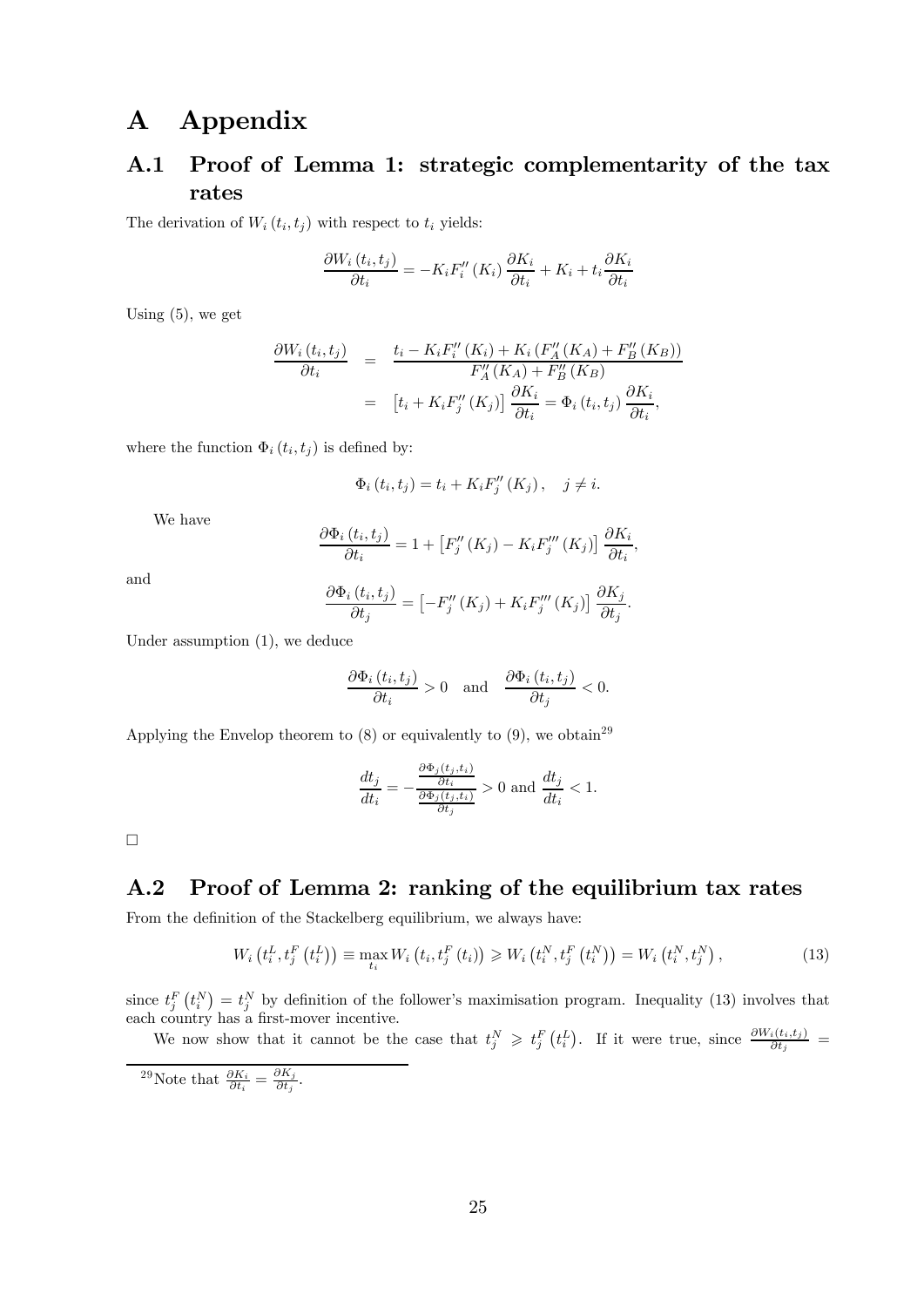$-\frac{\partial K_i}{\partial t_j}K_iF''_i(K_i) + t_i\frac{\partial K_i}{\partial t_j} > 0$ , then the definition of the Nash equilibrium yields

$$
W_i(t_i^N, t_j^N) \equiv \max_{t_i} W_i(t_i, t_j^N)
$$
  
\n
$$
\geq W_i(t_i^L, t_j^N)
$$
  
\n
$$
> W_i(t_i^L, t_j^F),
$$

which contradicts (13). Thus we always have:

$$
t_i^F > t_i^N, \quad i = A, B. \tag{14}
$$

Since  $\frac{\partial K_i}{\partial t_i}$  < 0 and  $\frac{dt_i}{dt_j}$  > 0, we derive from the FOCs of the three different games  $(G^{N,A,B})$  (8), (9) and (10) that

$$
\Phi_i(t_i^L, t_j^F) > \Phi_i(t_i^N, t_j^N) = \Phi_i(t_i^F, t_j^L) = 0. \tag{15}
$$

Since  $\frac{\partial \Phi_i(t_i,t_j)}{\partial t_j} < 0 < \frac{\partial \Phi_i(t_i,t_j)}{\partial t_i}$ , the inequalities (14) and (15) involve that we always have

$$
t_i^L > t_i^N, \quad i = A, B. \tag{16}
$$

Moreover, inequality (15) involves

$$
t_i^L \quad < \quad t_i^F \Rightarrow t_j^F < t_j^L
$$
\n
$$
t_j^F \quad > \quad t_j^L \Rightarrow t_i^L > t_i^F.
$$

Hence, we have three possible rankings for the tax rates:  $\forall (i, j) \in \{A, B\}^2$  and  $i \neq j$ ,

$$
\left\{ \begin{array}{ll} t_i^N < t_i^F < t_i^L \\ t_j^N < t_j^F < t_j^L \end{array} \right. \quad \text{or} \quad \left\{ \begin{array}{ll} t_i^N < t_i^F < t_i^L \\ t_j^N < t_j^L < t_j^F \end{array} \right.
$$

For identical countries, we have:  $t_A^L = t_B^L = t^L$ ,  $t_A^F(t_B^L) = t_B^F(t_A^L) = t^F$  and  $t_A^N = t_B^N = t^N$ . We obtain one possible ranking only:  $t^N < t^F < t^L$ .

 $\Box$ 

## A.3 Proof of Proposition 1: second-mover advantage

• When  $\forall i = A, B, \quad t_i^N < t_i^F < t_i^L$ , we have

$$
W_i(t_i^F, t_j^L) \geqslant W_i(t_i^L, t_j^L) > W_i(t_i^L, t_j^F),
$$

where the first inequality results from the definition of the Stackelberg equilibrium when Country i follows, and the second from the facts that  $t_j^F < t_j^L$  and  $\frac{\partial W_i(t_i,t_j)}{\partial t_j} > 0$ . Each country has a secondmover advantage.

• When  $t_i^N < t_i^L < t_i^F$  and  $t_j^N < t_j^F < t_j^L$ , we have

$$
W_i(t_i^F, t_j^L) > W_i(t_i^L, t_j^L) > W_i(t_i^L, t_j^F),
$$

by similar reasoning. Country i has a second-mover advantage. $\Box$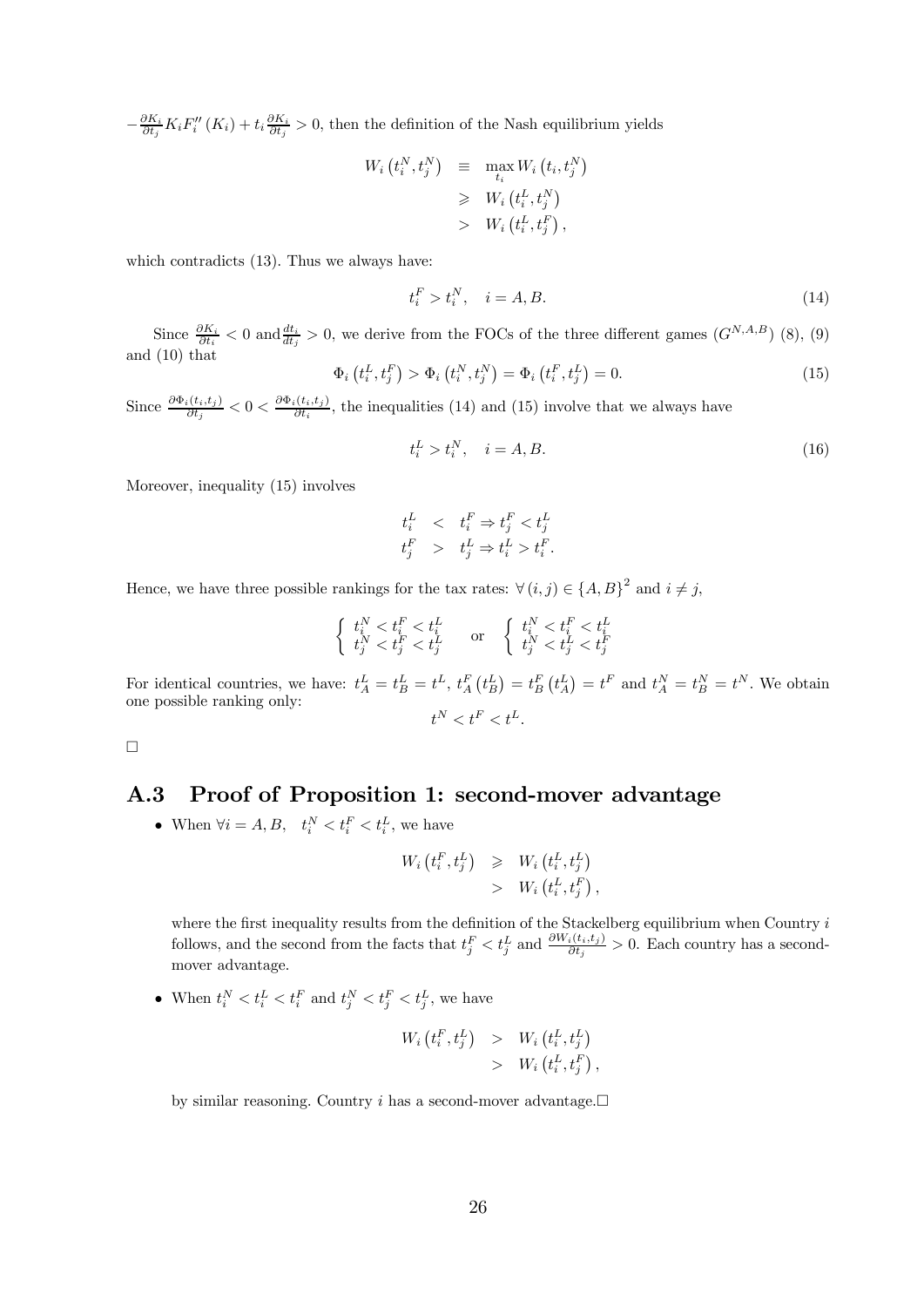### A.4 Proof of Proposition 2: Subgame Perfect Equilibria

 $(i)$  For each country i, we always have by definition

$$
W_i^L > W_i^N.
$$

Moreover, we know that

$$
W_i^F = W_i \left( t_i^F \left( t_j^L \right), t_j^L \right) \geq W_i \left( t_i^N, t_j^L \right)
$$
  
> 
$$
W_i \left( t_i^N, t_j^N \right) = W_i^N.
$$

where the first inequality results from the definition of the Stackelberg equilibrium when Country  $i$  follows, and the second from the facts that  $t_i^L > t_i^N$  and  $\partial W_i(t_i, t_j) / \partial t_j > 0$ . Thus, there are two SPEs which correspond to the two Stackelberg situations.

 $(ii)$  Immediate given the above inequalities.

## A.5 Proof of Proposition 3: Risk and Pareto-dominance with a quadratic production function

### A.5.1 Restrictions on the parameters' values  $(a, b<sub>A</sub>, b<sub>B</sub>$  and  $\overline{K}$ )

The assumption of a not negative net return of capital given in (4) and the nature of tax rates, which must belong to the interval [0, 1] induce some restrictions on the parameters' values (respectively  $a, b<sub>A</sub>$ ,  $b_B$  and  $\overline{K}$ ). Without loss of generality, we normalize the total capital endowment to unity  $(\overline{K} = 1)$ . Moreover, we assume that  $a = 1$ ,  $b_A = b$  and  $b_B = \gamma b_A$ , with  $\gamma > 0$ . We obtain the following restrictions, which induce a relationship between b and  $\gamma$ <sup>30</sup>

$$
\begin{cases} 0 < b < \frac{3+2\gamma}{4+6\gamma+2\gamma^2} \\ 0 < \gamma \le 1 \end{cases}
$$
\n(17)

or

$$
\begin{cases} 0 < b < \frac{3+2\gamma}{3+6\gamma+3\gamma^2} \\ \gamma > 1. \end{cases} \tag{18}
$$

We may reduce these preceding restrictions to a sufficient condition on  $b$ , that is:

$$
b < 3/4. \tag{19}
$$

#### A.5.2 Risk-dominance

The deviations product is then:

$$
\Pi(b,\gamma) = b^2 (1+\gamma) (1-\gamma) Q(\gamma),
$$

where

$$
Q(\gamma) = \frac{14 + 78\gamma + 180\gamma^2 + 231\gamma^3 + 180\gamma^4 + 78\gamma5 + 14\gamma^6}{2(6 + 13\gamma + 6\gamma^2)^3}.
$$

Since  $Q(\gamma) > 0$  for any  $\gamma$  respecting and, we deduce that:  $sign\{\Pi(b, \gamma)\} = sign\{1 - \gamma\}$ . We obtain: If  $\gamma < 1$ ,

(A moves Late, B moves Early) Risk-dominates (A moves Early, B moves Late).

If  $\gamma > 1$ ,

(A moves Early, B moves Late) Risk-dominates (A moves Late, B moves Early).

 $30$ These results are computed with Mathematica Software. The program is avalaible upon request.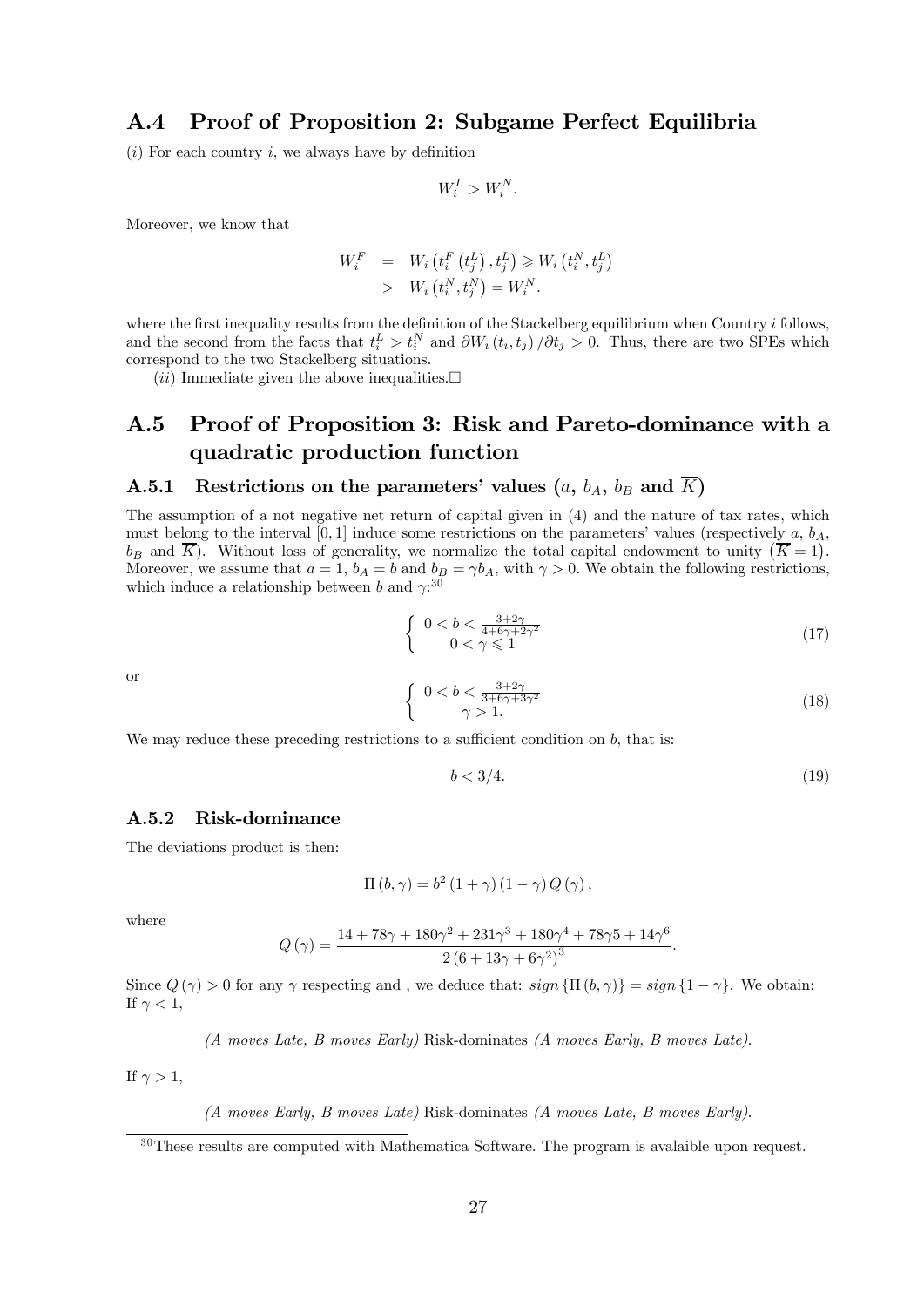#### A.5.3 Pareto-dominance

In order to establish the Pareto dominance, we compare the payoff functions at the different equilibria. We have:

$$
W_A^F - W_A^L = \frac{-1 + \gamma^2 (1 + \gamma) (11 + 7\gamma)}{(3 + 2\gamma) (2 + 3\gamma)^2} b > 0
$$
 if and only if  $\gamma < \gamma_1 \approx 0.250419$ .  
\n
$$
W_B^F - W_B^L = \frac{7 + 18\gamma + 11\gamma^2 - \gamma^4}{(3 + 2\gamma)^2 (2 + 3\gamma)} b > 0
$$
 if and only if  $\gamma > \gamma_2 \approx 3.99331$ .

If  $\gamma < \gamma_1$ ,

(A moves Late, B moves Early) Pareto-dominates (A moves Early, B moves Late).

If  $\gamma > \gamma_2$ ,

(A moves Early, B moves Late) Pareto-dominates (A moves Late, B moves Early).

 $\Box$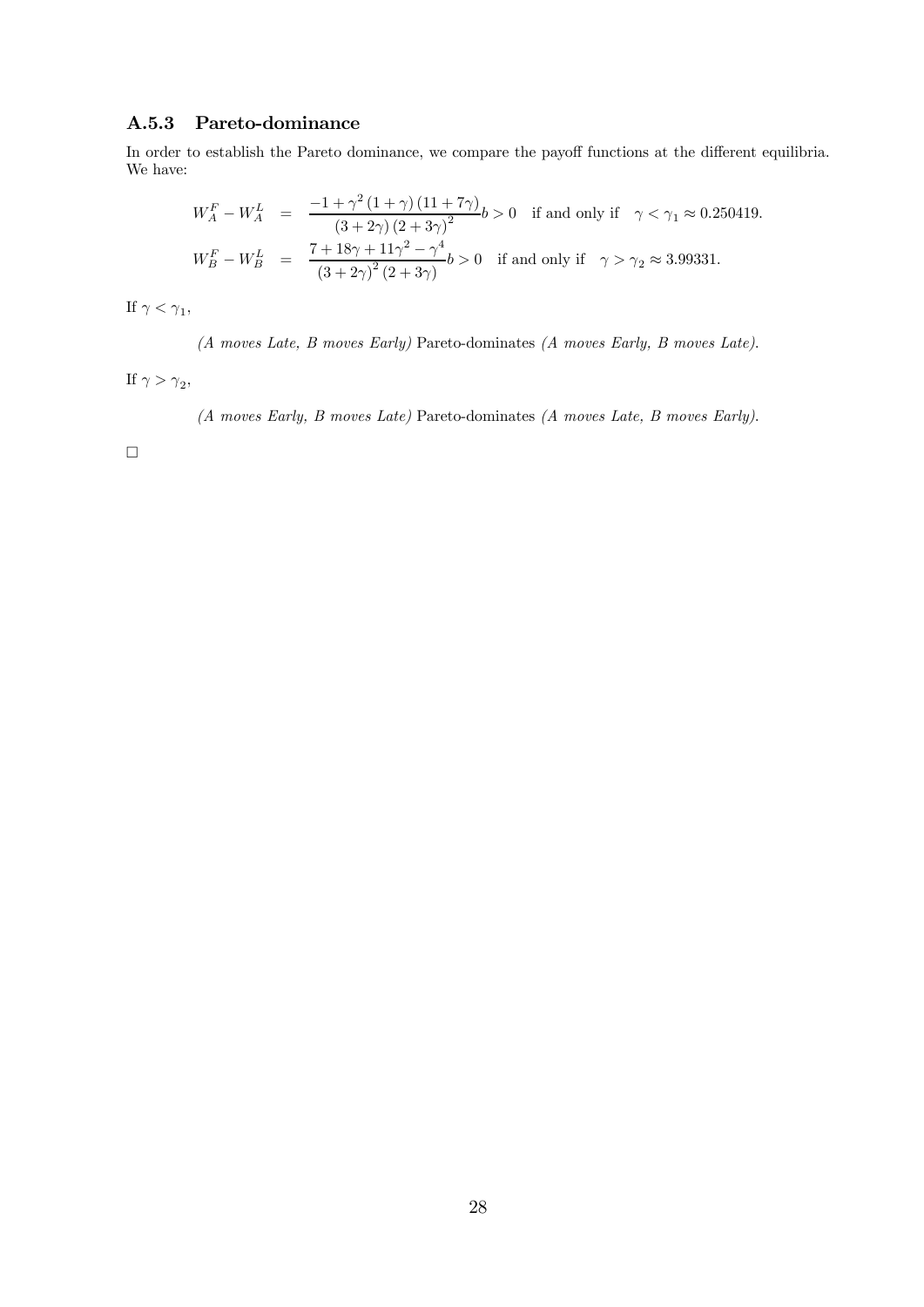# B Graphs

## B.1 Graph 1: Reactions functions

The following graphs present the reaction functions in the case of quadratic production functions with a normalized worldwide capital  $(\overline{K} = 1)$ . These reaction functions are denoted  $t_i^F(t_j)$ , since they are established with the follower's maximization program, but correspond also to the simultaneous Nash maximization program. (Early, Late) denotes the Stackelberg equilibrium where Country A leads and B follows.

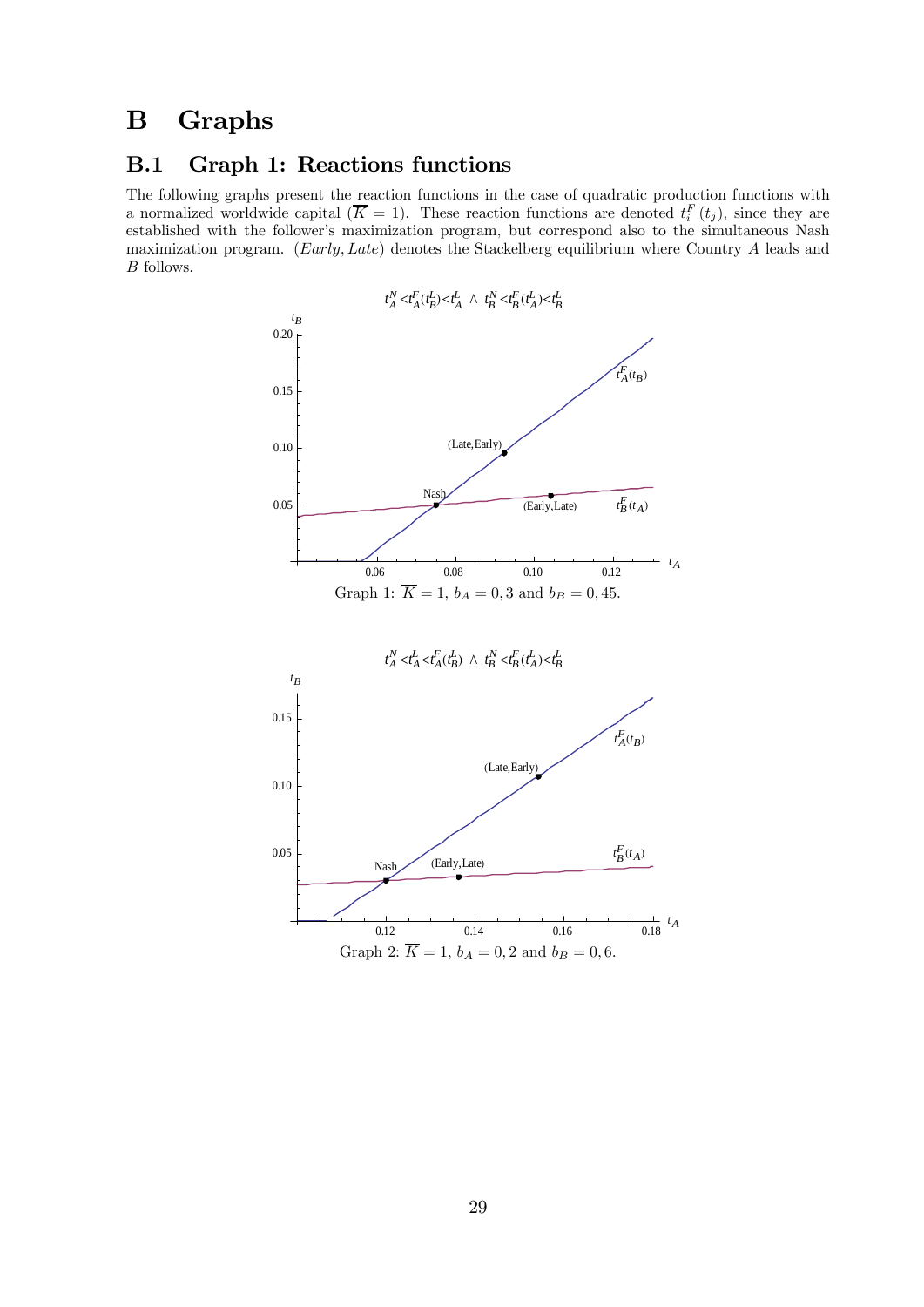

## B.2 Graph 2: Pareto and Risk-dominance

The following graph illustrates PROPOSITION 3.



Graph 4: Pareto and risk dominance, with  $b = 0, 5$ .